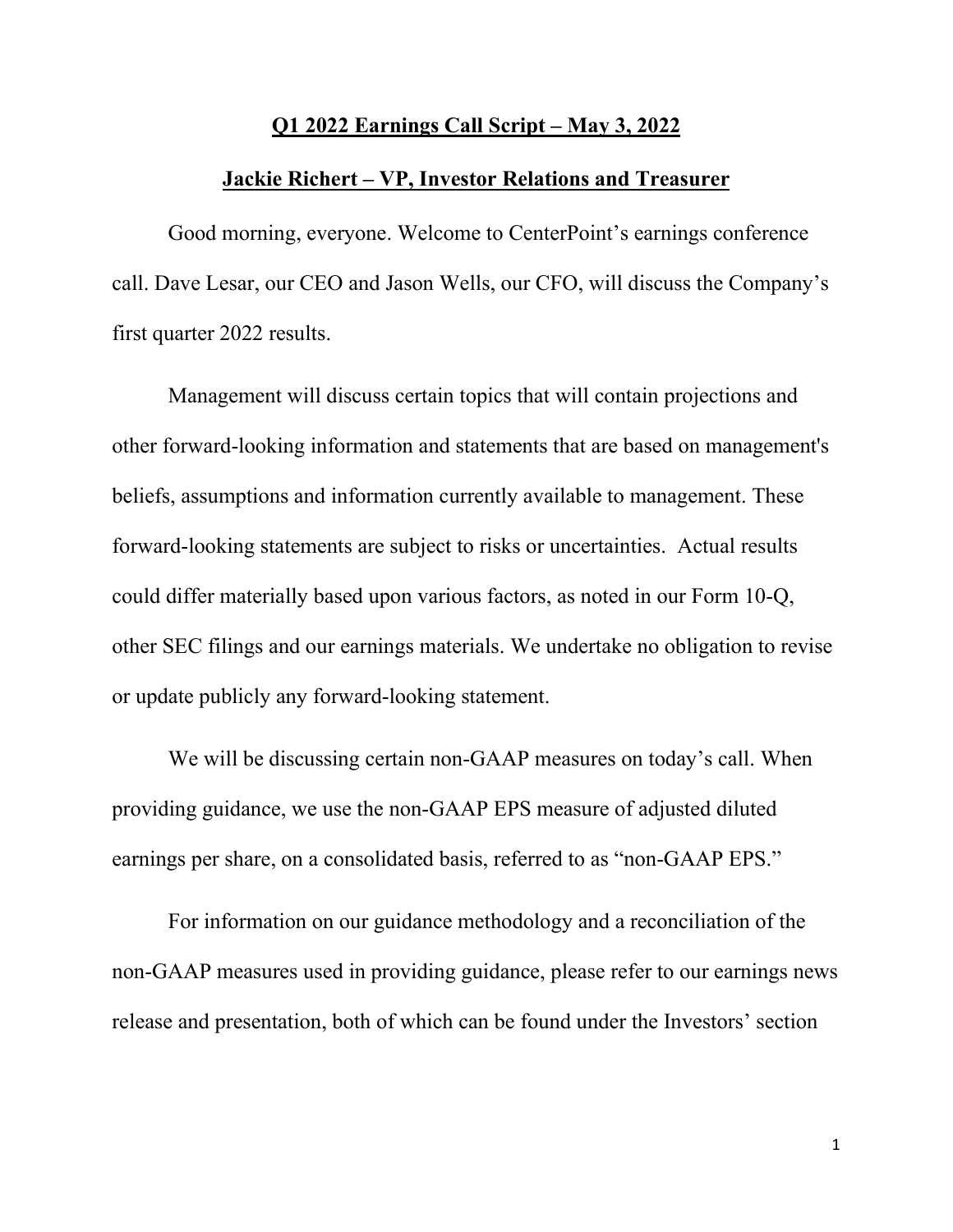on our website. As a reminder, we may use our website to announce material information.

This call is being recorded. Information on how to access the replay can be found on our website. Now, I'd like to turn the call over to Dave.

#### **Dave Lesar – President & CEO**

Thank you, Jackie. Good morning and thank you to everyone joining us for our first quarter 2022 earnings call.

I'll run through our latest highlights and headlines as we continue to build on our consistent track record of earnings delivery.

First, we have now delivered eight straight quarters of operational execution by this current management team.

• We are now among the pure-play utilities, having sold our remaining Energy Transfer position and fully exiting our midstream investment well before the year-end 2022 target that we committed to you. The 2022 ET common and preferred net proceeds were approximately \$490 million, after taxes. Bringing the combined total net proceeds from the ultimate divestiture of Enable to approximately \$1.3 billion, after taxes.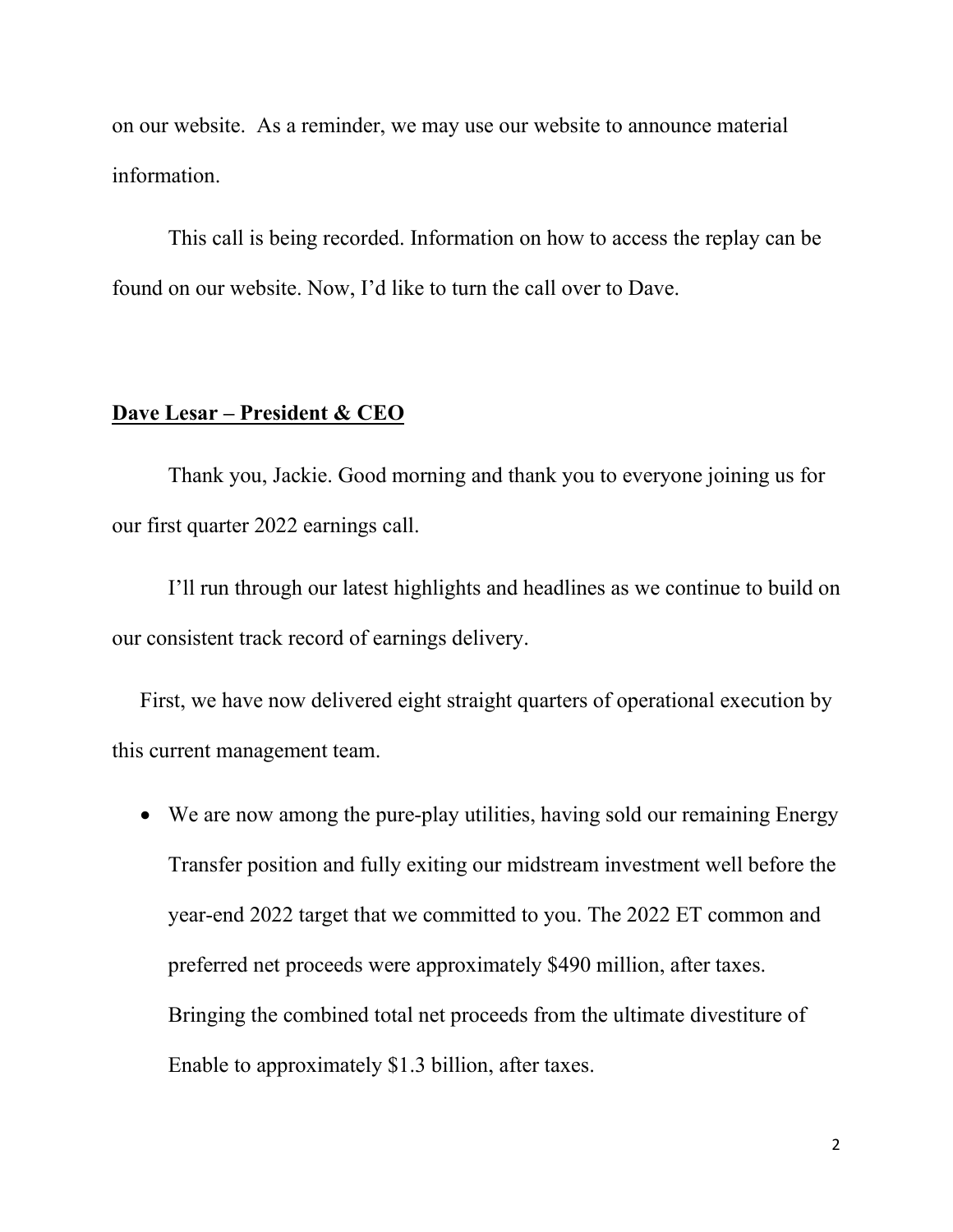- In addition, following our first quarter Arkansas and Oklahoma LDC divestiture, our rate base is now forecasted to be 62% electric based on 2022 year-end projections, getting us into the range of some of our premium utility peers.
- We utilized the total net, after tax, proceeds of approximately \$2.9 billion from these two transactions to pay down associated debt and plan to recycle the remaining cash to fund our industry-leading rate-base growth all without any planned external equity issuances.
- We are also on track to meet our \$1.36-1.38 non-GAAP EPS guidance for 2022, including the \$0.47 we reported for the first quarter of 2022. Keep in mind that the Gas LDC's we sold removed 3 cents from earnings this quarter when compared to the first quarter of 2021 and the full year impact of the loss of the divested Gas LDCs will normalize to about 2 cents when compared to last year.
- We also reiterate our non-GAAP EPS annual growth rate guidance of 8% through 2024 and from there, the mid-to-high end of our 6-8% growth guidance through 2030 and Jason will get into these details shortly.
- We also continue to see organic growth across our system, including 11 consecutive years of 2% or greater customer growth in the Houston Electric area. A differentiating luxury many other utilities just do not have.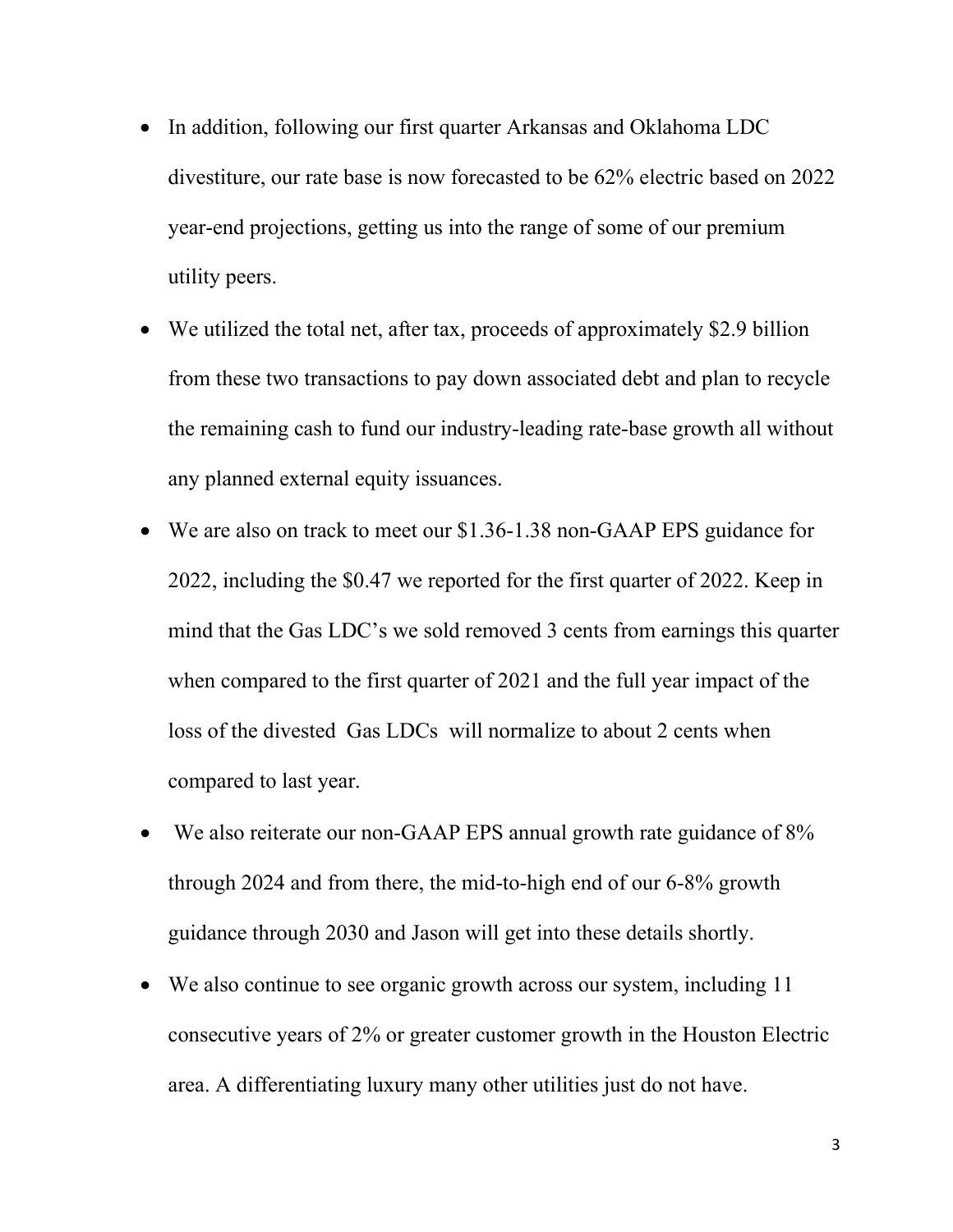- We continued working with our customers to identify their needs for increased safety, reliability, and clean sustainable investments, including Houston's master energy plan, called Resiliency Now, which is helping us to determine further capital planning decisions and wee will have more to say on that in future quarters.
- More importantly we remain focused on keeping our bills affordable for our customers. We believe that the combination of expected organic growth across our jurisdictions, when combined with our plan to have average reductions of 1-2% in O&M per year over the course of our 10-year plan, and the securitization charges rolling out of rates in Houston Electric will create bill headroom to help reduce the impact of new capital spending.

Those are our latest headlines. We strive to continue our track record that we've established over the past two years of executing on this world class investment thesis.

#### **Moving to Capital investments:**

We are in year two of our capital plan which is now increased to \$19.3 billion over the next five years. This is an increase from the \$19.2 billion we discussed at year-end and is our second increase to our five-year plan since our Analyst Day. Our 10-year plan is still currently expected to be \$40 billion plus of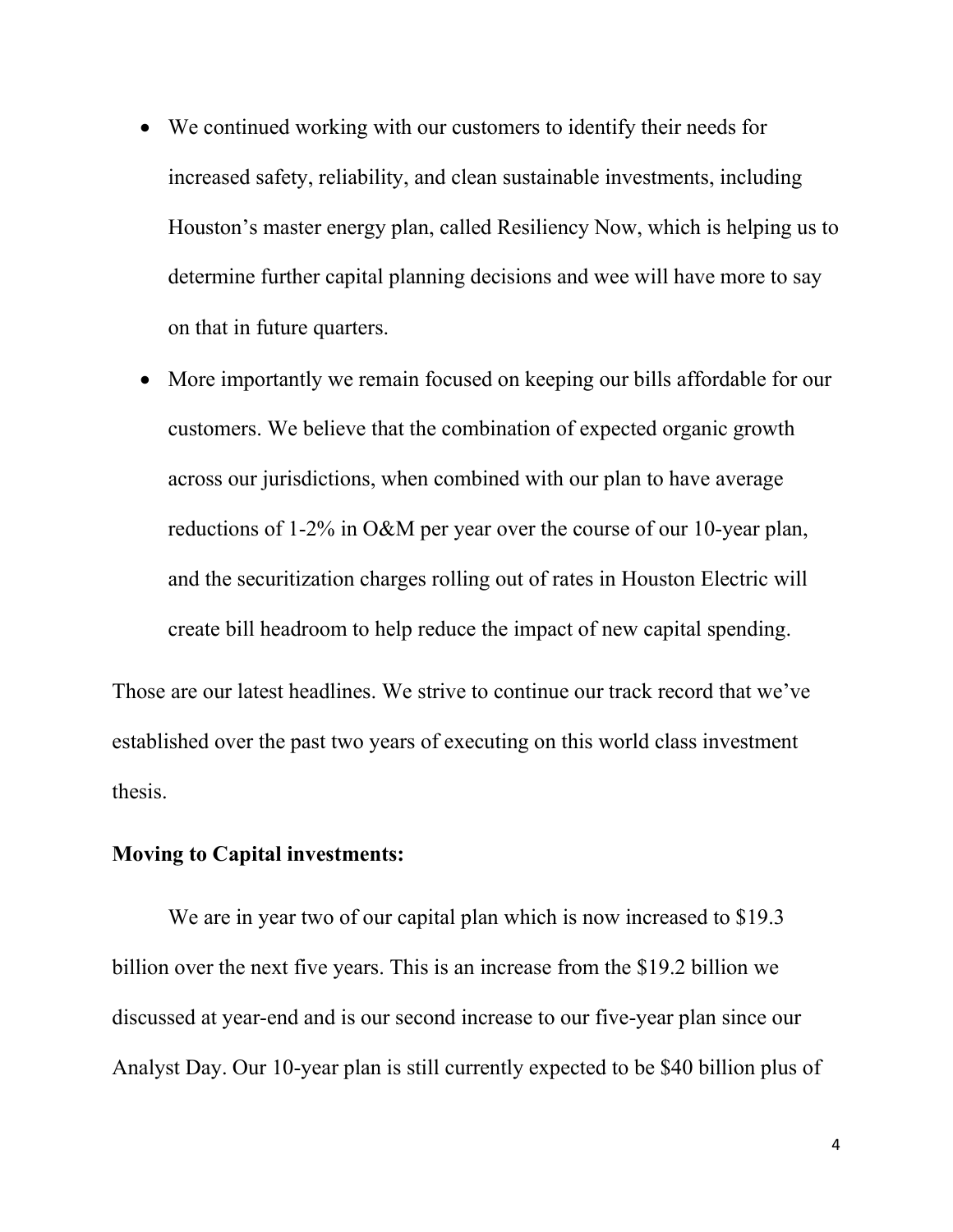investments to support the safety, resiliency and growth across our system to benefit our customers. We expect that this decade of growth will be achieved through traditional utility investments, with no big project or technology bets and minimal regulatory lag. This leads to our industry-leading projected rate base growth of 9% CAGR over the 10-year plan.

In the first quarter of 2022, we invested approximately \$1 billion, including the mobile generation leases, and are now tracking slightly ahead of our capital plan for the full year. Today we are announcing an increase in our estimated spend for 2022 to \$4.3 billion up from \$4 billion, as we have accelerated approximately \$300 million of work from the latter years of our plan which Jason will get into shortly.

As we execute on the capital investment plan we outlined, we also continue to work closely with our customers to serve their needs including safety, increased system resiliency and growth to drive further incremental capital investments that are not currently in the \$19.3 billion.

For example, last quarter we highlighted the initiative called "Resilient Now" jointly launched with the city of Houston. We continue to work with the city of Houston and surrounding cities to develop future capital opportunities in the Houston area to help support the community with its continued economic growth,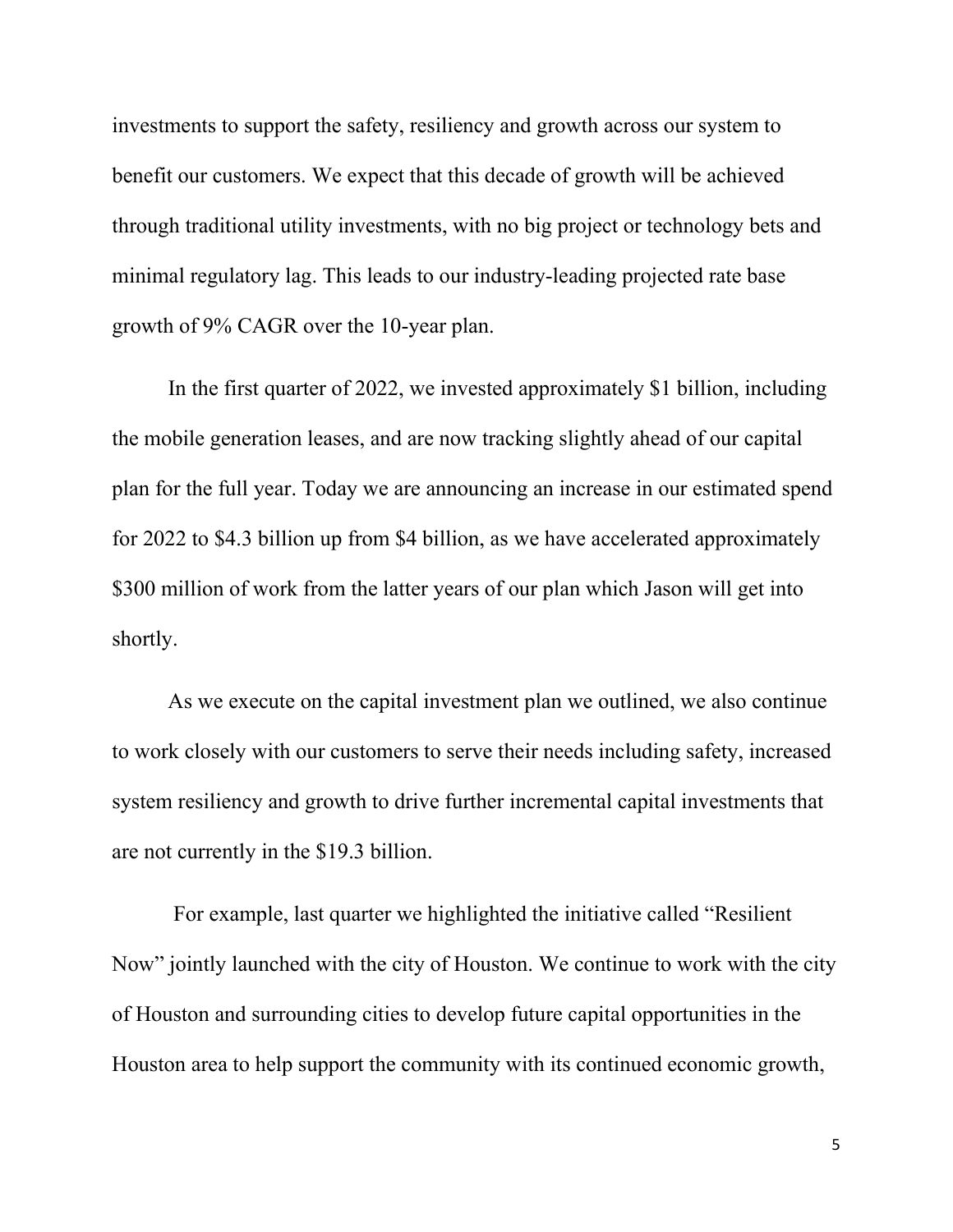help meet the challenges of more frequent weather events, support the buildout of its EV infrastructure, and advance its environmental goals. This includes grid and infrastructure hardening and modernization, residential weatherization, and investments around renewable energy infrastructure.

This will be a multi-year investment need. We have made good progress with our customers in identifying the framework for continued grid resiliency and will be excited to discuss more on this topic in the fall of this year.

In addition to the city driven initiatives, the broader Houston port area, which includes the world's largest petrochemical complex, refining industries and global LNG export facilities are experiencing unprecedented investment and increased energy needs. We are anticipating increased load demand across our system over the next three to five years to accommodate their continued investment and development needs. This includes at least 1GW related to expected projects, which based on current system capacity in that area will likely accelerate our capital investment plans by a further \$150 million to meet those needs once these projects are finalized. And there is likely more opportunity as other projects in this area gain further support and move toward final investment decisions. Furthermore, we are also continuing to work with other industrial or manufacturing customers across other areas of our service territory which could drive further incremental investments.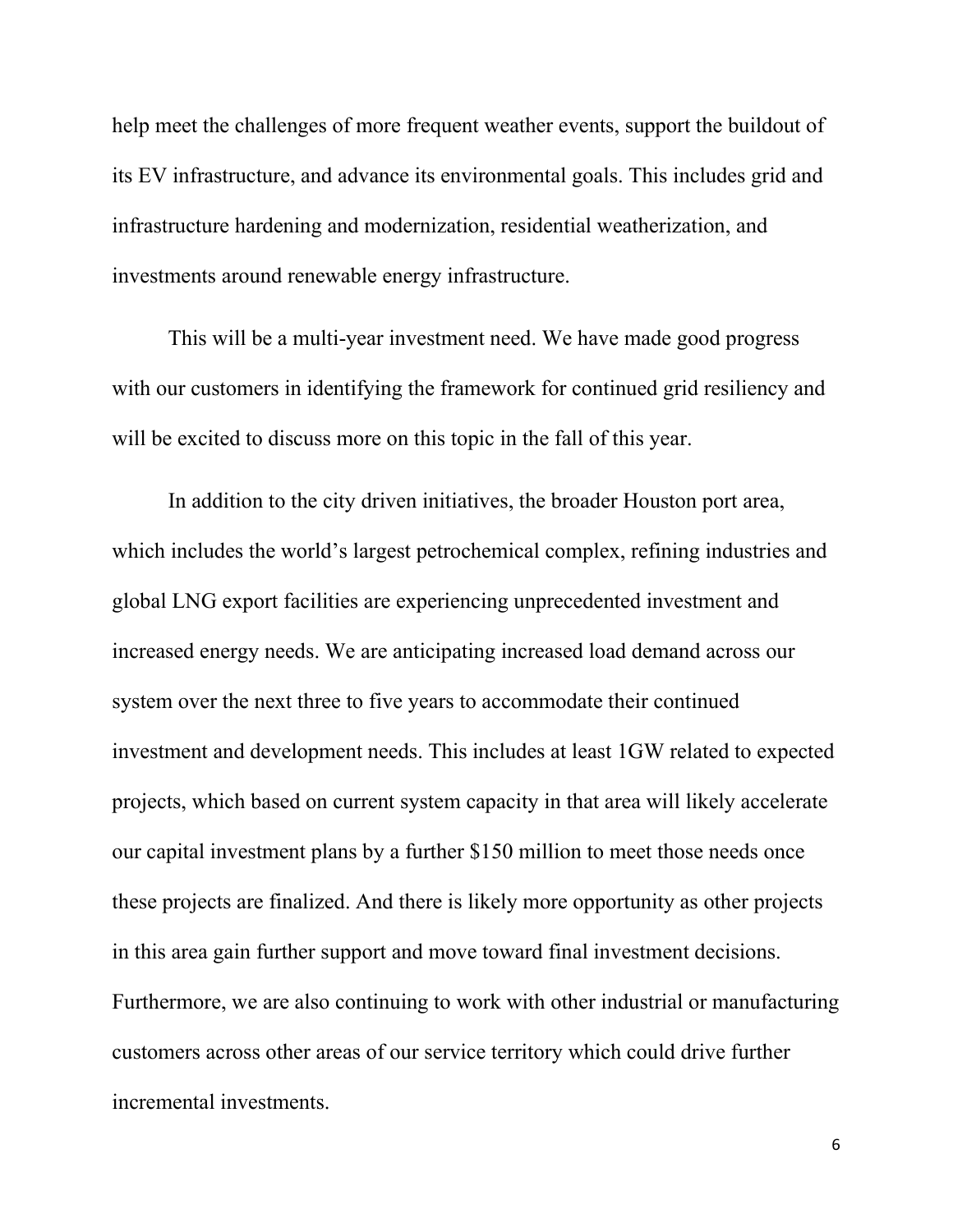It's fair to say that when our investments are helping support the economic vitality of the communities that we have the privilege to serve, it's an exciting time here at CenterPoint.

#### **Shifting to customer affordability**

As I stated earlier as we invest in future capital, we remain focused on how to keep customer bills affordable. One way we can do this is with continued discipline on our operating and maintenance expenses. We have opportunities across our system which we expect will result in an annual average 1-2% of O&M savings over the course of our 10-year plan. It is our responsibility as a management team to strive to achieve this benefit for our customers, even in these inflationary times. As we look across our system, we still believe there are plenty of ways to do so.

One great example of such work is our Intelis smart meter system deployment which some of you saw in-person back at our Analyst Day. We initially piloted this program in the first quarter of 2021 and began the official deployment here in our Texas gas business last month. These advanced meters are expected to offer safety, environmental, operational and cost benefits for our customers. For example, they are designed to enable automatic shut-offs to help reduce the risk associated with safety events, allow for remote disconnects and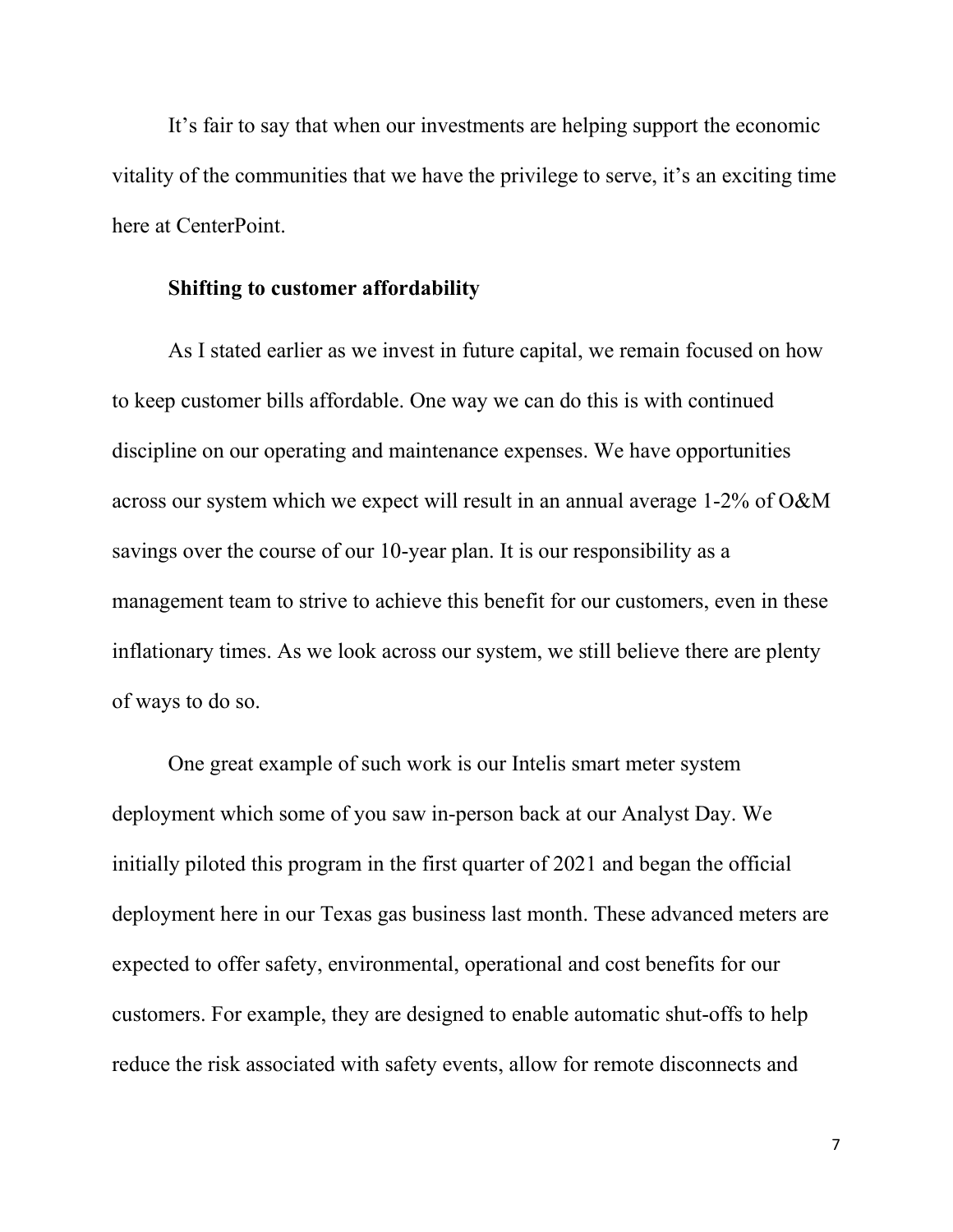centralized meter reads. This program will help drive significant savings across our gas system when deployed fully. We'll soon be working towards implementing this in our other service territories as well.

Similarly, our continued execution of our coal transition plan in Indiana is helping avoid what otherwise would be significant customer bill increases related to coal generation. Continued operation of our coal facilities would cost customers an additional \$50 per month as Federal EPA Regulations around operating coal plants, which we are obligated to comply with, become increasingly stringent. All things being equal, we currently estimate that the cleaner portfolio of renewables and the gas CT will result in customer bill increases less than the \$10 a month we originally anticipated, while also significantly reducing our carbon footprint.

Back in our Houston Electric territory, there will be incremental headroom created through the continued roll off of charges from securitization bonds associated with the 1999 electric market restructuring law and Hurricane Ike from 2007. Back in 2019, two transition bonds ended. The charges related to these bonds of almost 7% of the average residential bill was then eliminated. The bill charges related to the upcoming storm bond rolling off in August makes up over 3% of the current average residential bill, while the charges related to the remaining transition bond that rolls off in 2024 is approximately another 5% of current average residential bills.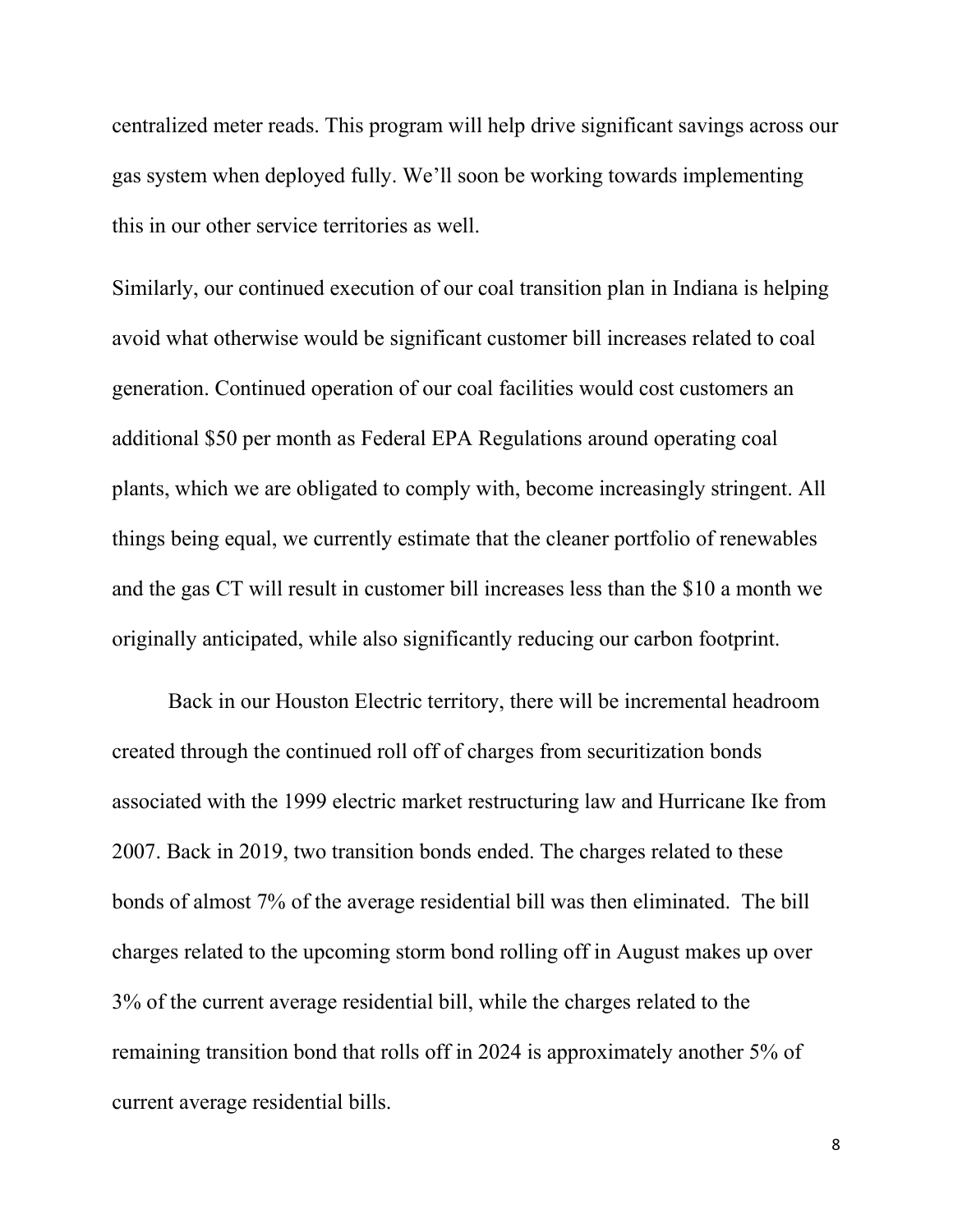All of these things will help reduce the impact to our customers of capital investments across our system. And we will seek to keep executing on these kinds of opportunities to keep bills affordable for our customers.

#### **So, in summary before I turn the call over to Jason -**

We are meeting our customers' growing needs across our system due to both organic growth and by upgrading the current systems' safety and resiliency needs, which we expect will likely lead to incremental capital above our \$40 billion plus over the course of our 10-year plan. And we plan to fund it without issuing external equity and without straining our balance sheet.

Despite this growth, we remain committed to providing affordable service by managing our costs, targeting an average 1-2% reduction annually in O&M, taking advantage of our organic growth and benefiting from things like regulatory charges that are rolling out of rates at Houston Electric.

Our current capital investment plan leads into our 10-year rate base outlook. We project approximately 11% rate-based growth CAGR through 2025, which normalizes into an approximately 9% CAGR over the full 10-year plan. From that rate base we expect industry leading 8% annual non-GAAP EPS growth through 2024 and the mid-to high end of our 6-8% range from there through 2030. And we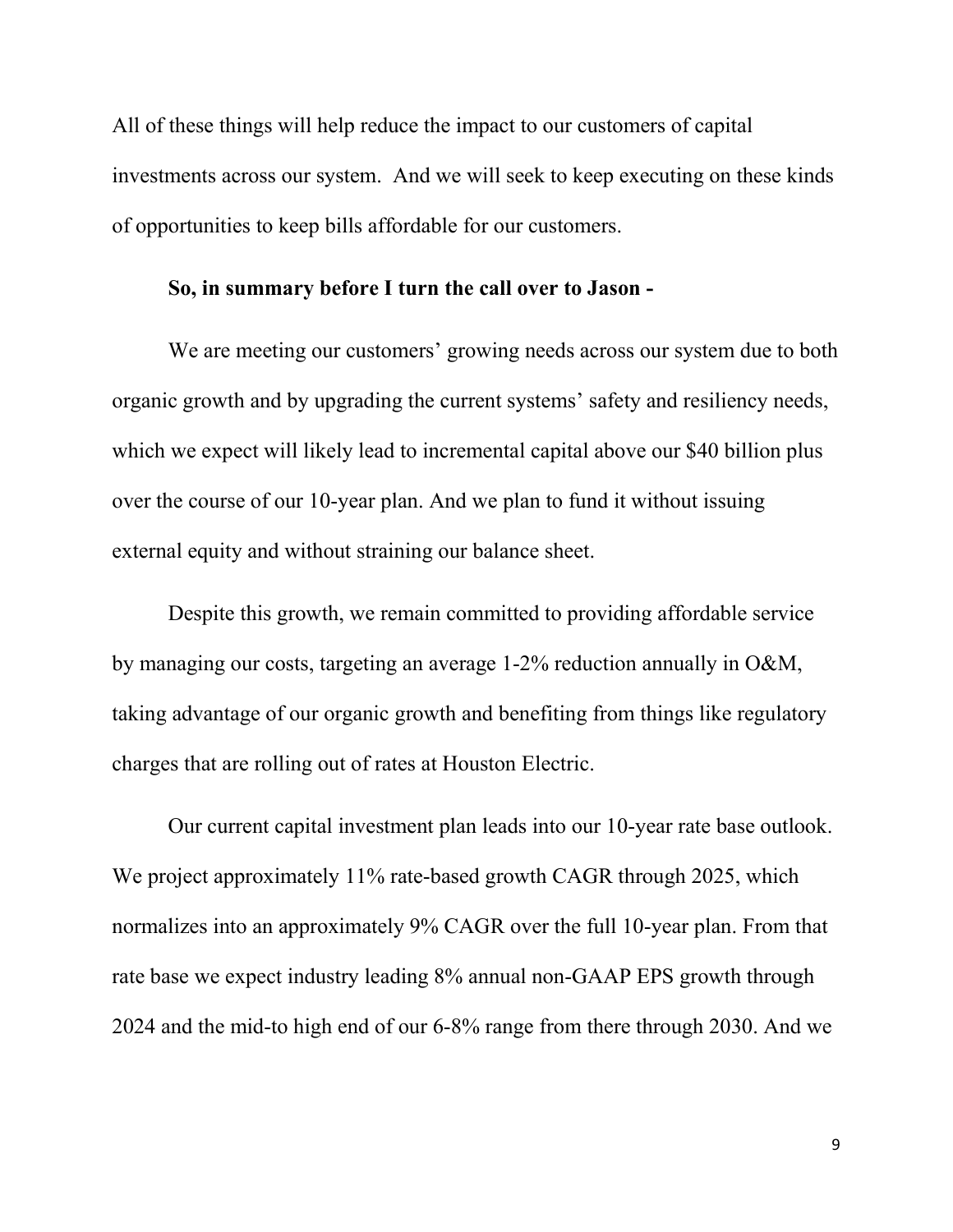are excited to share with you later this year the impacts of the expected incremental capital that I have discussed.

As I stated in my opening remarks, we are excited about the 8 straight quarters of execution, and all of the employees here at CenterPoint that are delivering results every single day.

• We heard loud and clear that many of you wanted CenterPoint to exit the Midstream industry…we did it in a way we believe was better and quicker than many of you ever expected. Within four months of the merger between Enable and Energy Transfer, we sold 100% of our common units at a 20% premium to Energy Transfer's unit price when the transaction was announced last February. Not a bad outcome for those shareholders who thought we would never get out of this investment, let alone receive approximately \$1.3B of net after-tax proceeds from it.

We listen to our investors and are now a pure-play regulated utility with continued growth driven by customer demands.

And lastly, we remain focused on achieving our value proposition which is:

- sustainable earnings growth for our shareholders;
- sustainable, resilient, and affordable rates for our customers,
- and a sustainable positive impact on the environment for our communities.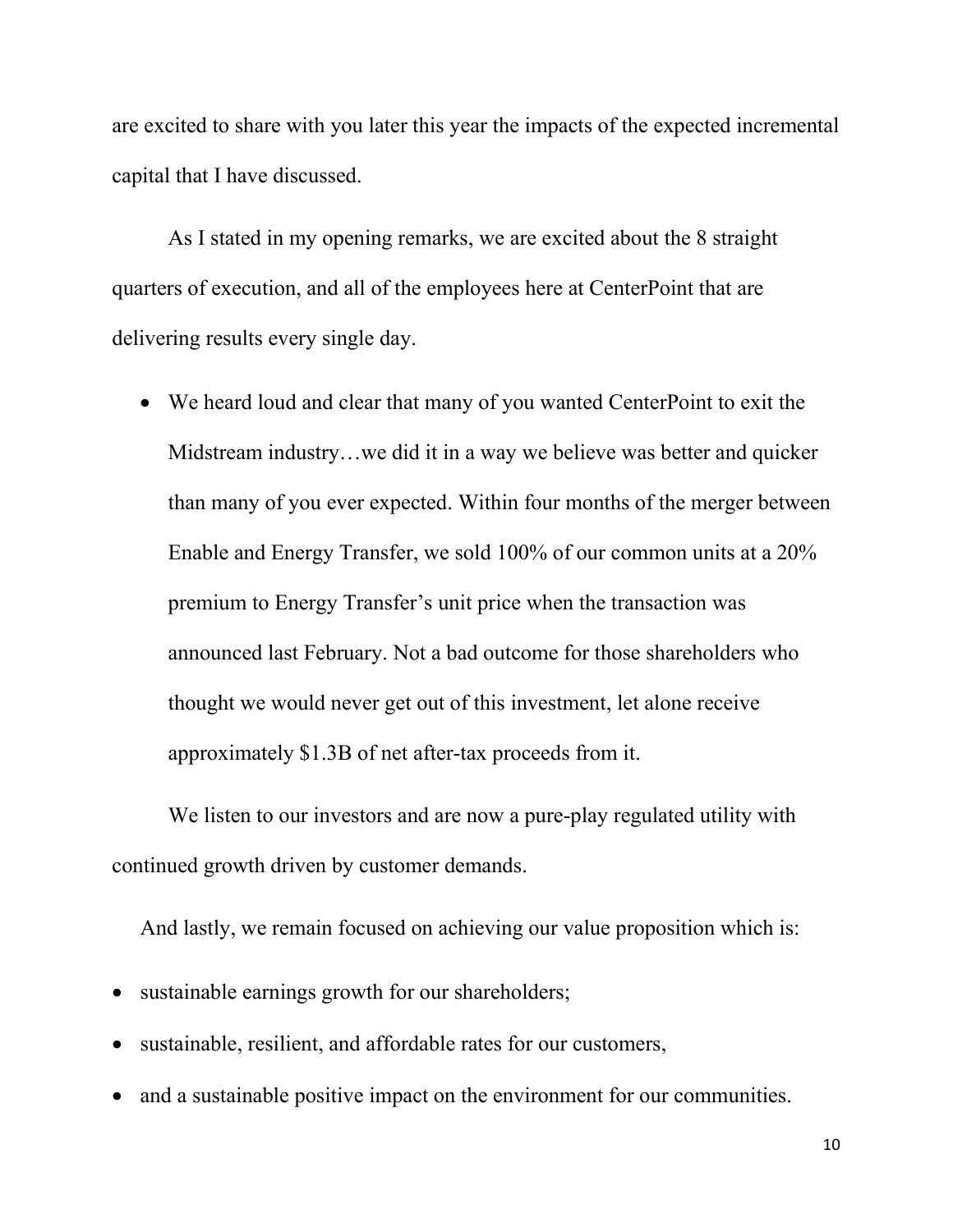With that, I'll turn the call over to Jason.

#### **Jason Wells – Executive Vice President & CFO**

Thank you, Dave and thank you to all of you for joining us this morning for our first quarter call.

#### **Q1 2022 results**

I'll start by covering the financial results for the quarter.

On a GAAP EPS basis, we reported 82 cents for the first quarter of 2022. This includes midstream-related earnings of 5 cents, including the net gain on the sale of the Energy Transfer common and preferred unit sales, and the costs associated with the early extinguishment of the related debt, as well as, the net, after-tax gain on our Arkansas and Oklahoma LDC sale of 30 cents.

Excluding those and other items as noted, we reported 47 cents of non-GAAP EPS for the first quarter of 2022 which was flat to the comparable quarter of 2021 as shown on slide 5. Our first quarter of 2022 earnings were reduced by 3 cents due to losing the earnings related to Arkansas and Oklahoma operations which were divested on January 10, and as Dave mentioned those earnings are seasonally weighted towards the winter months.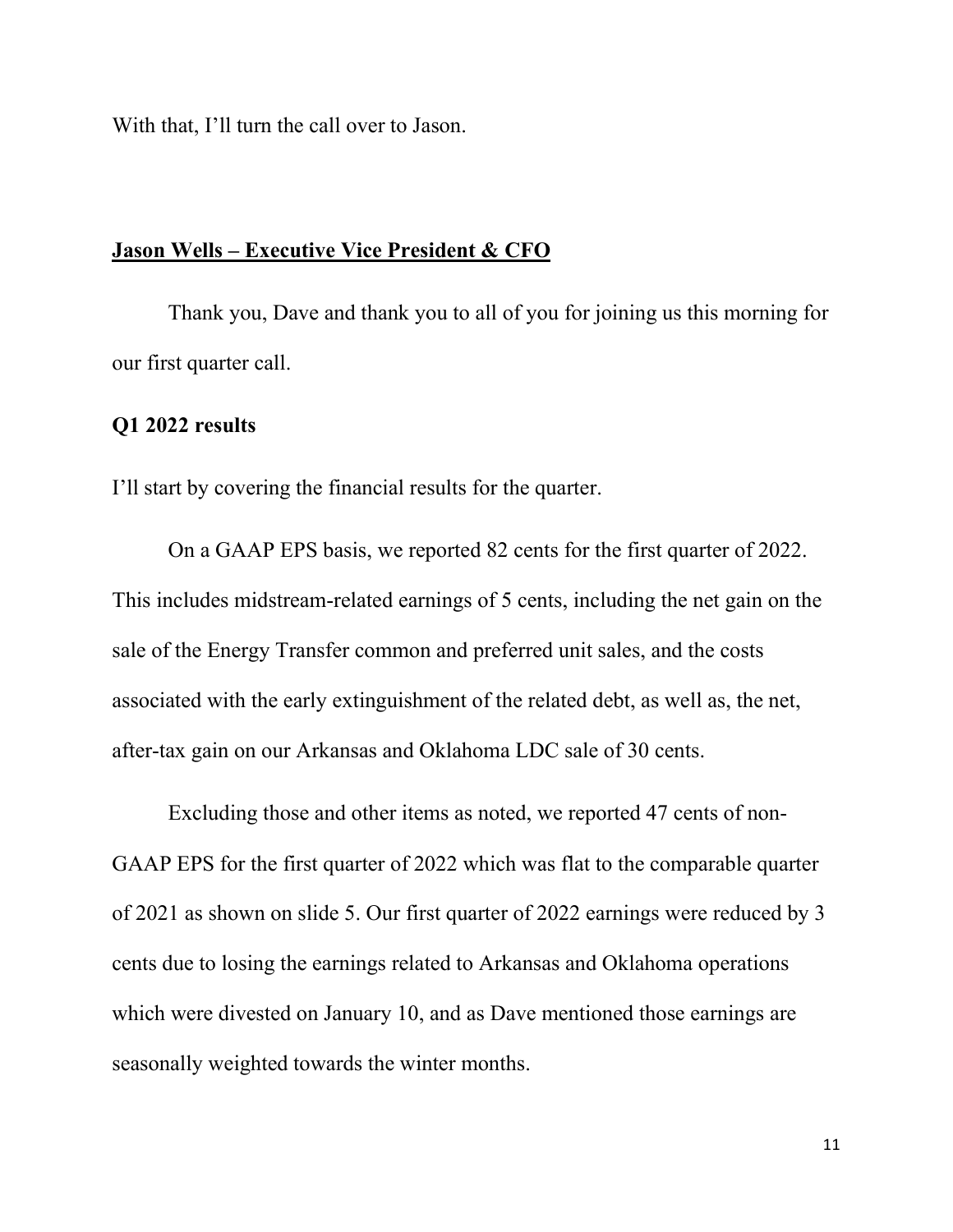Our results included favorable growth and rate recovery contributing 5 cents this quarter while weather, usage and other contributed 2 when compared to the first quarter of 2021.

These positive benefits were partially offset by 3 cents compared to the same quarter last year due to higher ongoing cost management expenses. One penny of which was related to interest expense that was previously allocated to our midstream segment in the first quarter of 2021 which will be absorbed in the consolidated earnings going forward. The remaining variance is related to the timing of our O&M savings in 2021.

On the O&M side, and as we discussed throughout last year, we had a fast start to savings in the first quarter, but we reinvested that savings back into the business throughout the remainder of the year. That acceleration into last year has driven a higher run rate for O&M in the first quarter of 2022 but we see this as purely a timing related variance. The bottom line is we fully expect to hit our average annual 1-2% O&M reductions over the 10-year plan.

We continue to have confidence in our ability to drive further O&M efficiencies. One example is the meter program that Dave discussed. We piloted this program back in the first quarter of 2021, and as of April this year, we are now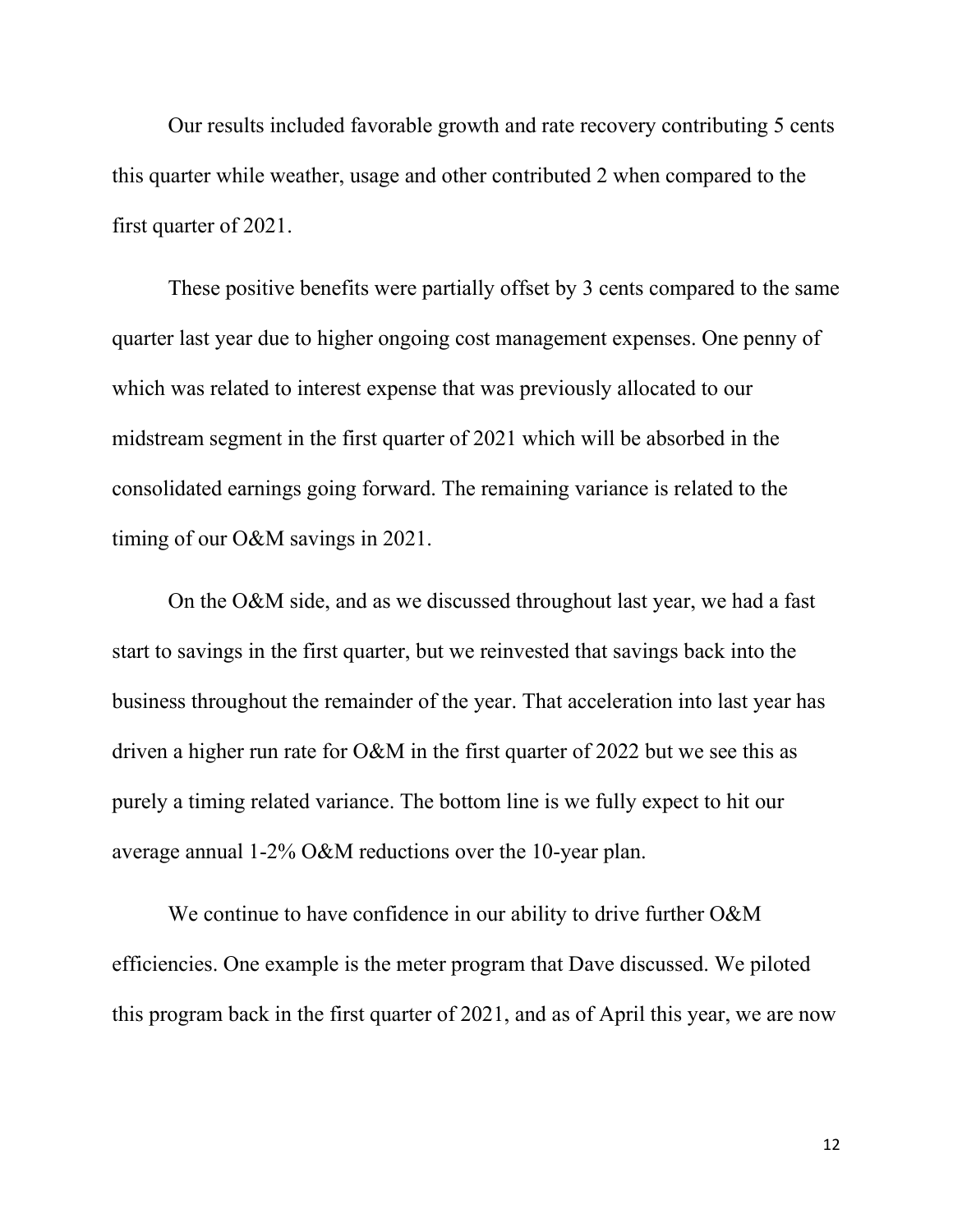in full deployment mode for the meter program in Texas and anticipate productivity improvements for the remainder of this year.

We are also reaffirming our full year 2022 guidance range of \$1.36 to \$1.38 of non-GAAP EPS, which reflects 8% growth over the comparable \$1.27 non-GAAP EPS results for 2021. We expect that our earnings for this year will be somewhat backend loaded as some of our recovery mechanisms are skewed towards the latter half of the year, such as our DCRF filing which I'll discuss shortly.

The actions we have taken to simplify our story are illustrated on this page. We expect to have a simpler, more digestible, investor story going forward.

Beyond 2022, we continue to expect to grow non-GAAP EPS 8% each year through 2024 and at the mid to high point of 6-8% annually through 2030. Our focus is to deliver strong growth each and every year.

#### **Capital investments**

Turning to slide 6…

Dave covered a lot of the customer-driven capital investment opportunities we have ahead of us. As he said, we are in year two of a very attainable and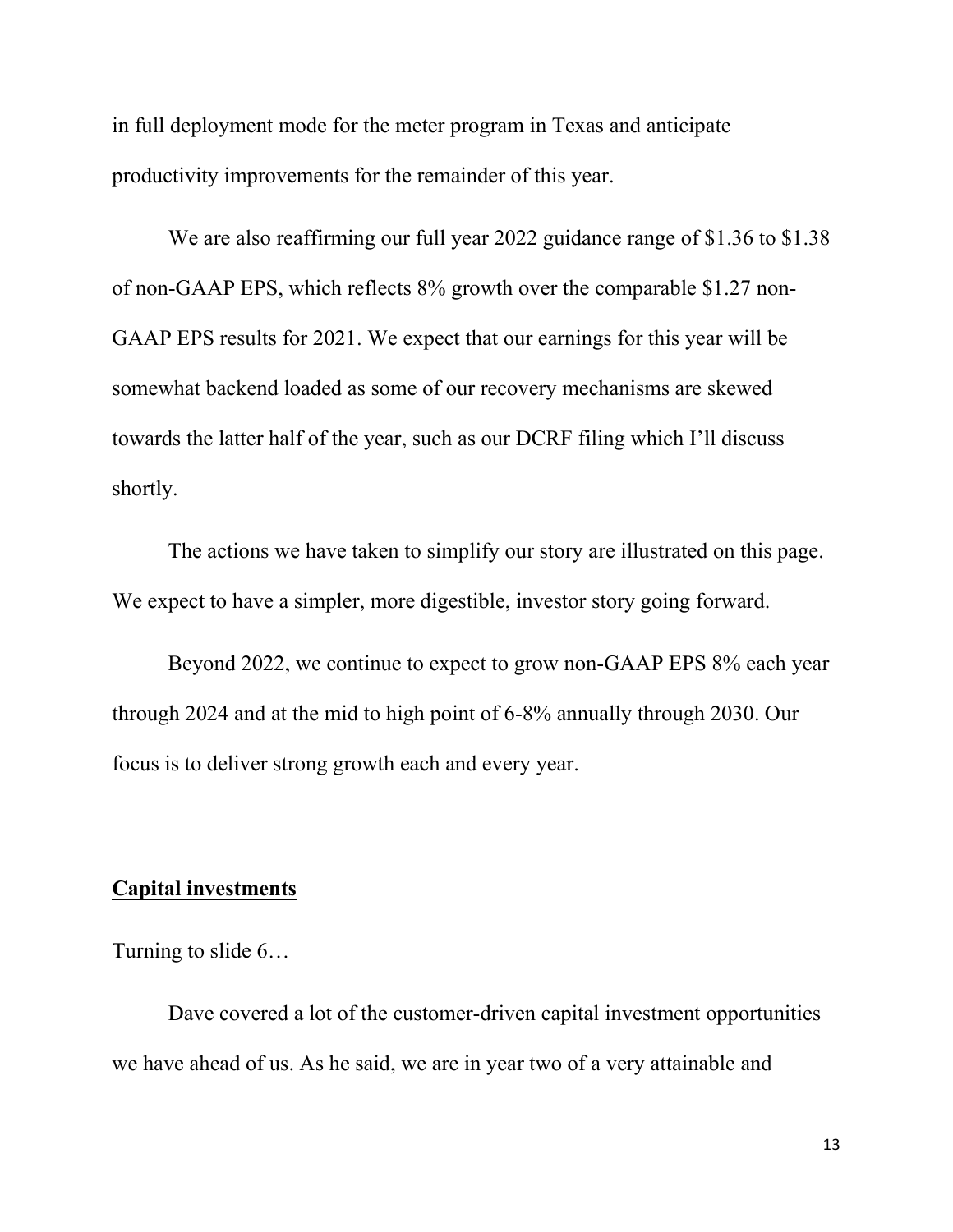tangible capital investment plan of \$40 billion plus through 2030 which you can see here on this page. These projects are focused on safety, resiliency, reliability, growth and clean enablement.

One item to discuss on the clean energy side - recognizing there is a lot of conversation regarding the availability of imported solar panels and while we are not immune to the current market factors, our next facility is not slated to come into service until the fourth quarter of 2023, and a lot can and will happen between now and then.

We are working with our developers and suppliers and feel good about their early attention towards identifying possible alternatives if needed. We will obviously be learning more over the coming weeks and months, but we remain firmly committed to our long-term renewable generation transition and our timeline for our net zero and carbon reduction emission goals will remain unchanged.

It is important to note that while we are only anticipating less than 2 cents of earnings benefit in 2024 from the generation transition, we have pulled forward some other capital work into 2022 from the latter part of the plan to reduce the risk and continue to invest for the benefit of our customers.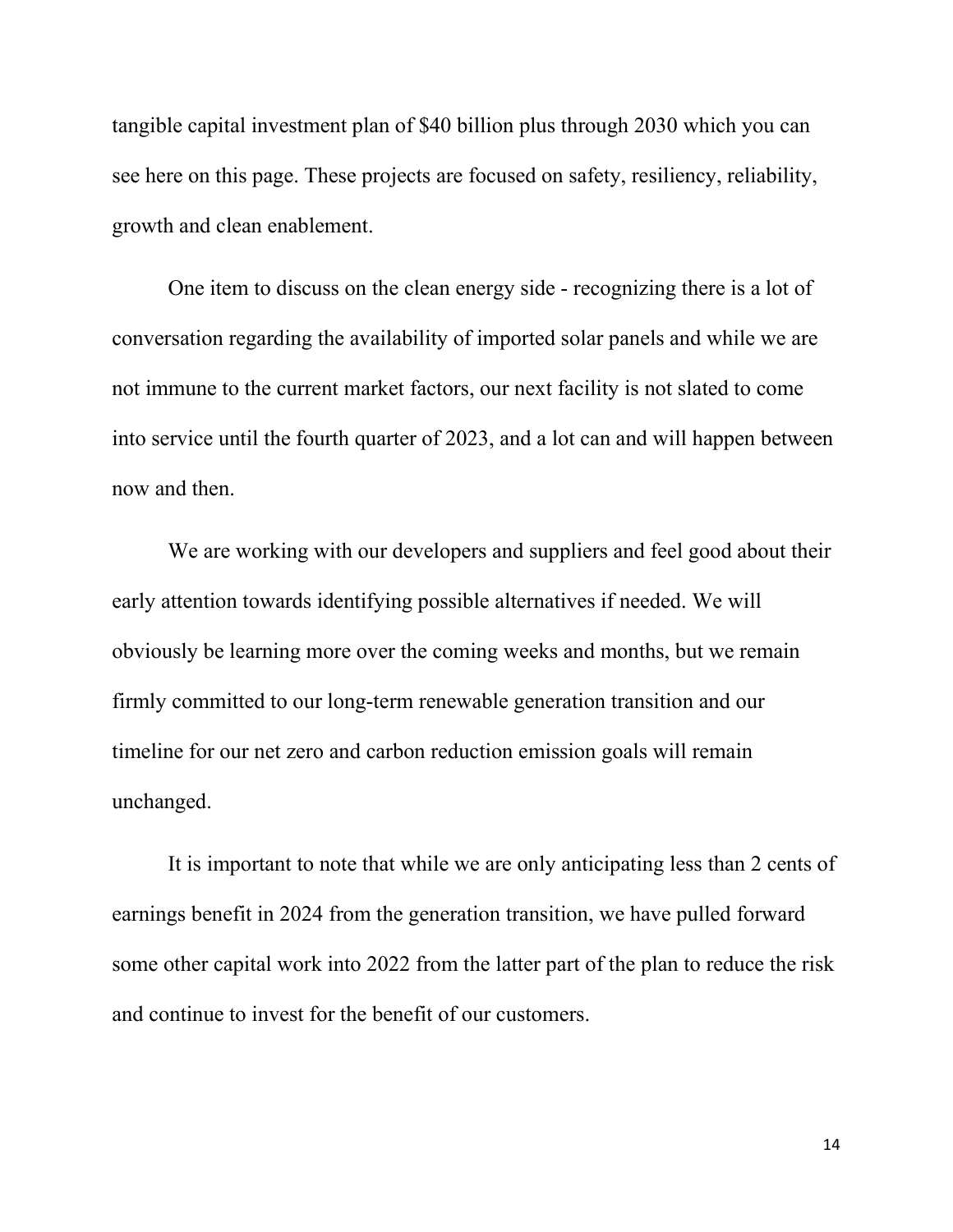As a result of this acceleration, we are now forecasting to spend \$4.3 billion in capital expenditures during 2022 and have increased our 5-year capital expenditure forecast to \$19.3 billion from \$19.2 billion. This is our second increase to the plan since Analyst Day.

We are also fortunate to have regulatory mechanisms that allow for timely recovery of our capital investment. About 80% of the 10-year capital plan is eligible for recovery and expected to be recovered through interim capital recovery mechanisms.

An example of which includes our recent Distribution Cost Recovery Factor, or DCRF rate, which is expected to go into effect September  $1<sup>st</sup>$  this year.

This is a filing for Houston electric to recover \$1.6 billion in distribution capital we have made since 2018. These investments were dedicated to system improvements, load growth, intelligent grid projects, and temporary emergency mobile generation. Our continued focus on cost controls and other items should help mitigate the bill impact for our customers.

As is often the case with including something new like mobile generation in an existing mechanism, there is more regulatory scrutiny than usual around this year's DCRF, which includes the first tranche of our mobile generation investment.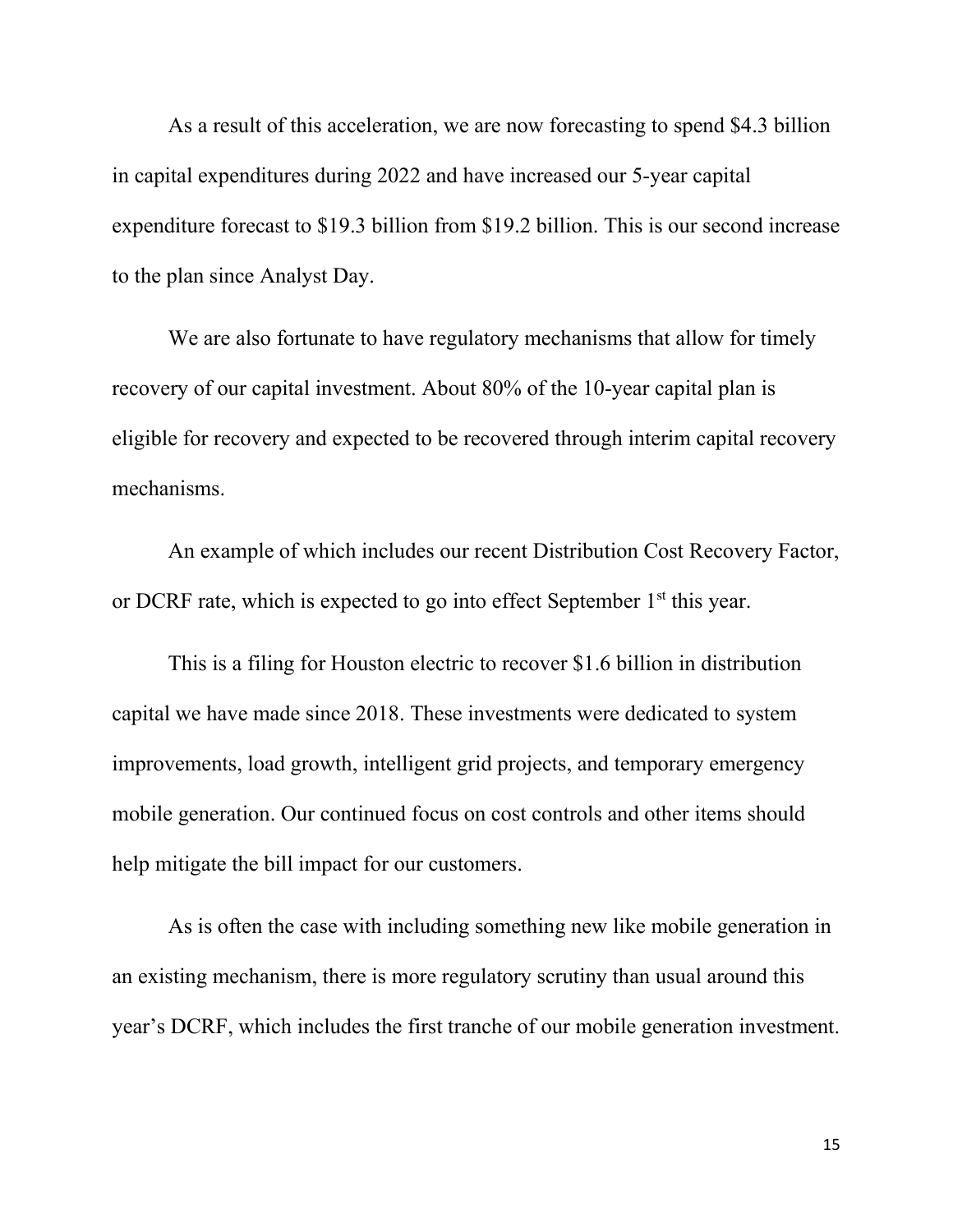We look forward to working constructively with stakeholders to resolve that rate application on a timeline consistent with the DCRF statute.

In our Minnesota gas jurisdiction, we recently filed a constructive rate case settlement with all intervening parties specifying a rate of return on equity of 9.39% and resulting in an annual revenue requirement increase of \$48.5 million. The settlement is subject to Minnesota PUC review in the anticipated approval as expected in the 3Q of 2022. That rate case application used a forward test year, providing timely recovery of our forecasted capital investments in reliability and safety across our system for the benefit of our customers, as well as our first green hydrogen pilot project, which recently went into service.

We are excited to now have the green hydrogen production facility online, which will use about 1MW of renewable generation to produce hydrogen which is then mixed into our natural gas system. While this is a small pilot project, it's the step in the right direction as we, our customers and regulators progress towards a better understanding of how hydrogen can fit into our long term, broader carbon emission reduction goals. Additional green hydrogen and other renewable gas projects will be considered in future Natural Gas Innovation Act filings which we plan to submit later this year.

#### **Turning towards a broader regulatory update**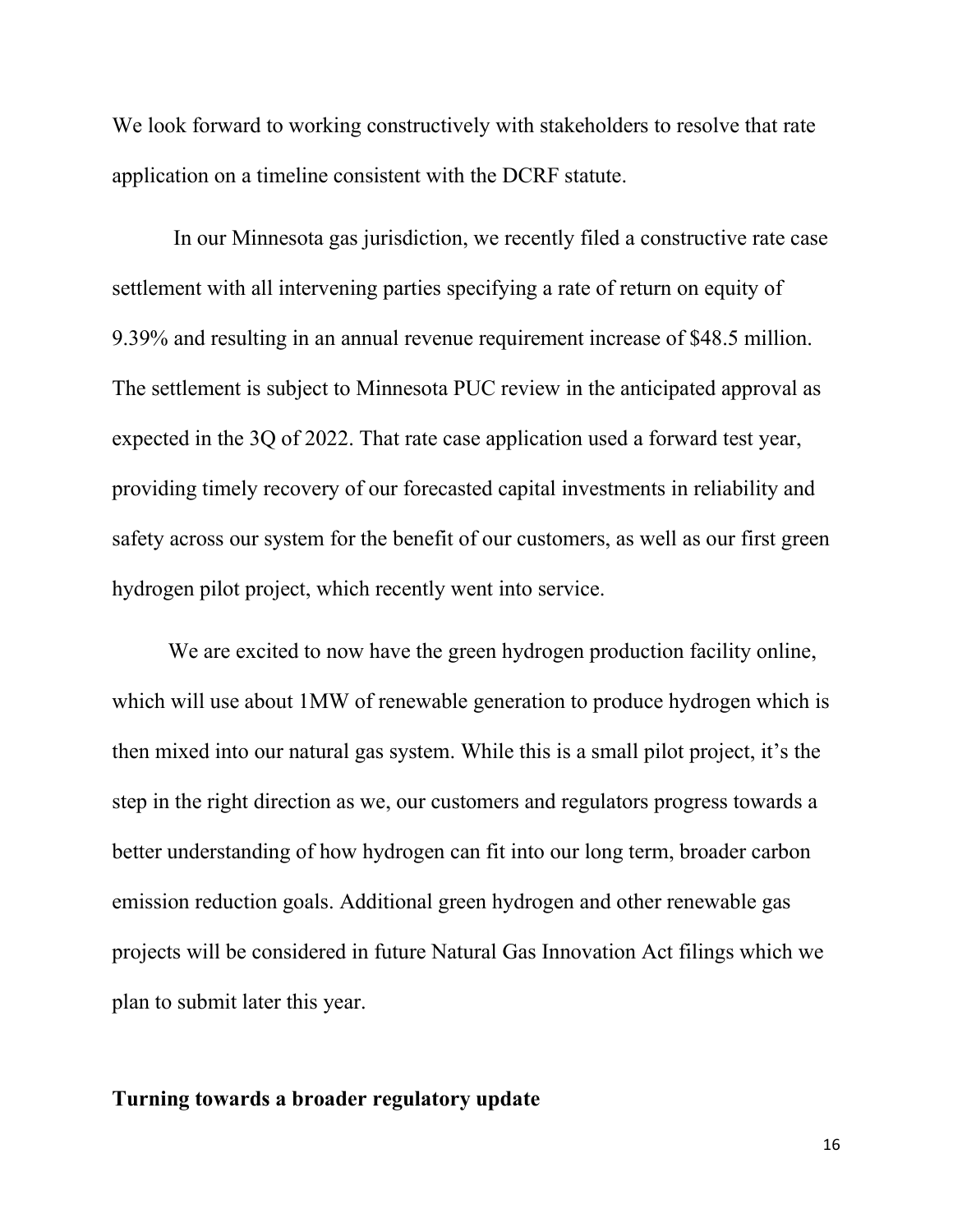We have securitization efforts going on in a couple of jurisdictions which I'll provide an update on. This mechanism allows for recovery of certain costs, while once again, lessening the impact to our customers by recovering over a longer period of time. The funds received from securitization can also be redeployed into capital investments for another form of efficient funding. Lastly, from a credit perspective, the rating agencies typically remove securitization bonds and cash flows from the credit metric calculations.

In the state of Texas, we still anticipate the statewide securitization bonds to be issued in the coming months as the Texas Public Financing Authority is currently in their RFP process. We expect that this will provide 100% recovery of the \$1.1 billion of gas costs incurred during last year's winter storm, as well as the carrying costs.

In Indiana, in the coming weeks, we anticipate filing for costs related to the retirement of two coal facilities. This is a first of its kind filing in Indiana. The current procedural schedule anticipates a decision by the end of 2022, and if the financing order is approved, we would expect a bond issuance in the first quarter of 2023.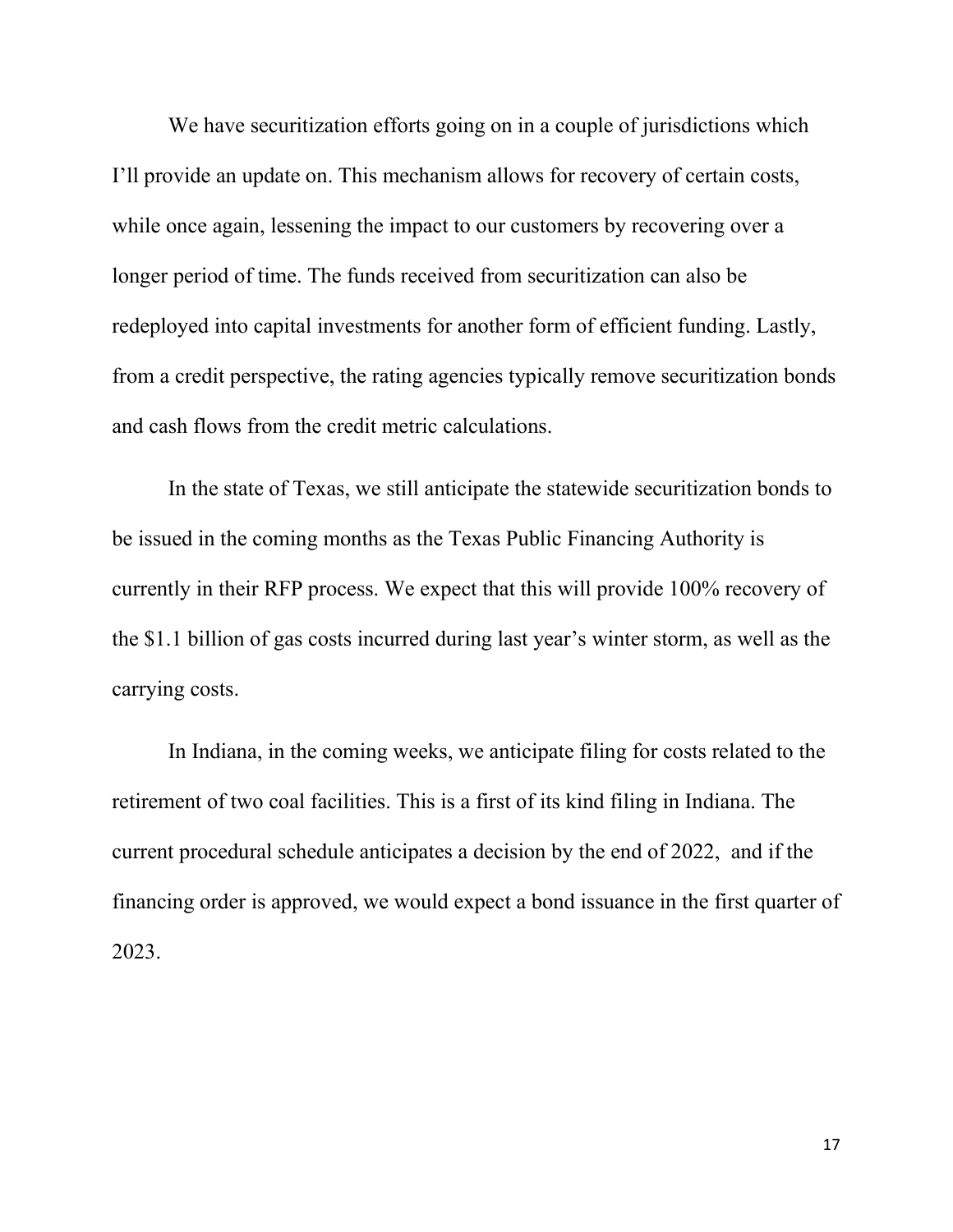Outside of these updates on securitization, I'll remind everyone on the regulatory side, we have limited regulatory risks near term with no major rate cases until late 2023.

#### **Turning to Strategic Transactions…**

We sold our remaining 51 million Energy Transfer common units and preferred units this quarter for approximately \$700 million of combined net proceeds, or roughly \$490 million net of taxes. Along with the 2021 sales, we received approximately \$1.3 billion net, after tax which is a 20% premium to the Energy Transfer unit price when the transaction was announced.

Additionally, in January we received Arkansas and Oklahoma LDC transaction proceeds of \$1.6 billion, net of taxes, including approximately \$400 million for the remaining outstanding incremental gas costs.

We have now utilized \$1.8 billion of the combined LDC sale and Energy Transfer sales proceeds to reduce debt, including the \$1.2 billion discussed on last quarters call, as well as, paying down CNP parent level debt, including \$600 million of high coupon senior notes this quarter.

These actions are also in line with our goal to reduce parent level debt to approximately 20% of total debt by the end of this year. A goal we are well on our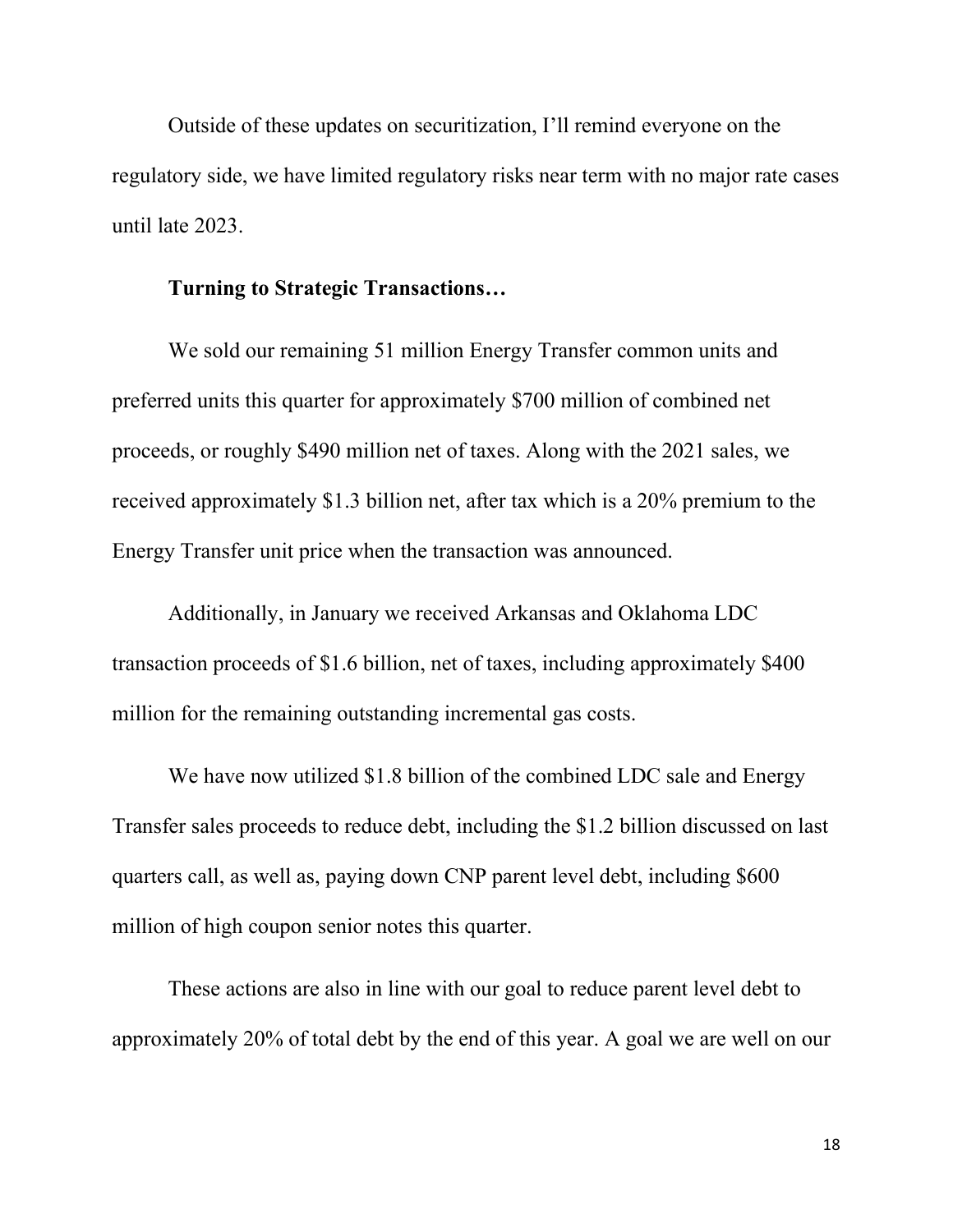way towards achieving. We plan to use the remaining proceeds to fund the equity portion of our industry leading rate-base growth without external equity issuances.

Separately, and as we discussed at our Analyst Day and throughout last year, we have had an ongoing evaluation of our repairs expense deduction methodology, which would be another way for us to mitigate our cash tax position, efficiently funding our growth and helping offset customers' bills. We currently expect that this process will result in a one-time cash tax benefit of approximately \$300 million in 2022 and at least an incremental \$25 million annually in future years, which over the 5-year period would equate to at least \$400 million of capital that we can redeploy into our business for the benefit of our customers and shareholders. This is approximately \$50 million more than we estimated at our Analyst Day update and is yet another example of efficiently funding our industryleading growth plan.

Our long-term FFO/Debt objective remains between 14% - 15%, aligning with Moody's methodology, and is consistent with the expectations of the rating agencies. Additionally, let me remind you, Moody's recently revised their downgrade threshold to 13% noting our improved business risk profile. And to be clear, we are continuing to focus on retaining this incremental credit cushion as opposed to using it to fund our growth.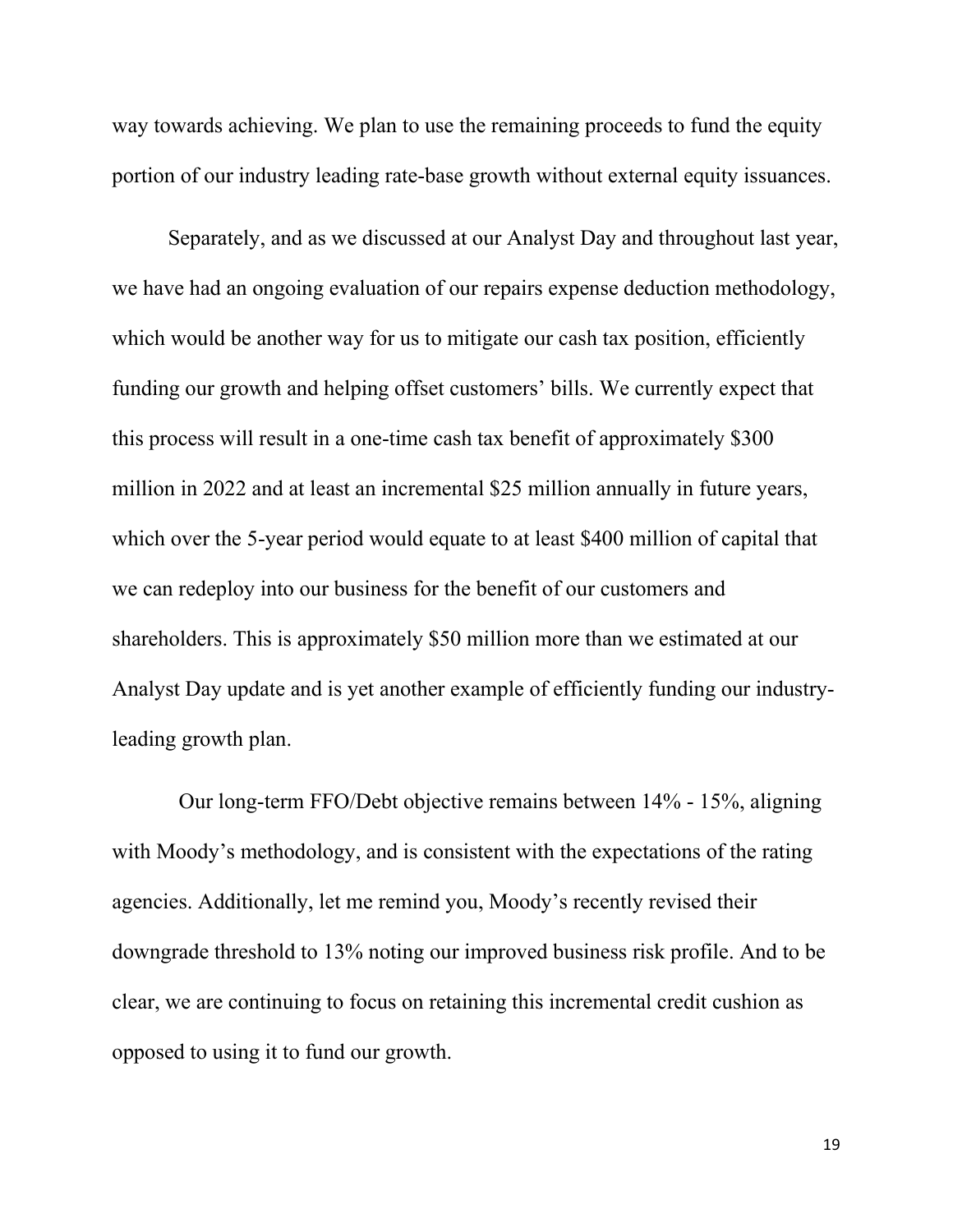We believe that these improvements in the balance sheet, coupled with our efficient re-cycling of capital, put us in the position of being able to offer industryleading growth without the need for external equity.

As we continue to express, we take our commitment to be good stewards of your investment very seriously and we realize our obligation to optimize stakeholder value for all.

I'll now turn the call back over to Dave.

#### **Dave Lesar – President & CEO**

Thank you, Jason. As you heard from us today, we now have 8 straight quarters of meeting or exceeding expectations and have checked the box on executing on our strategic transactions. We are a pure regulated utility, and firmly on the pathway to premium with incremental growth opportunities driven by our customer demands.

#### **Jackie Richert VP of Investor Relations and Treasurer**

[**GO TO LIVE**] Thank you, Dave. We'll now turn to Q&A and we'll be cognizant of the busy calendar call schedule following us .

Question & Answer Section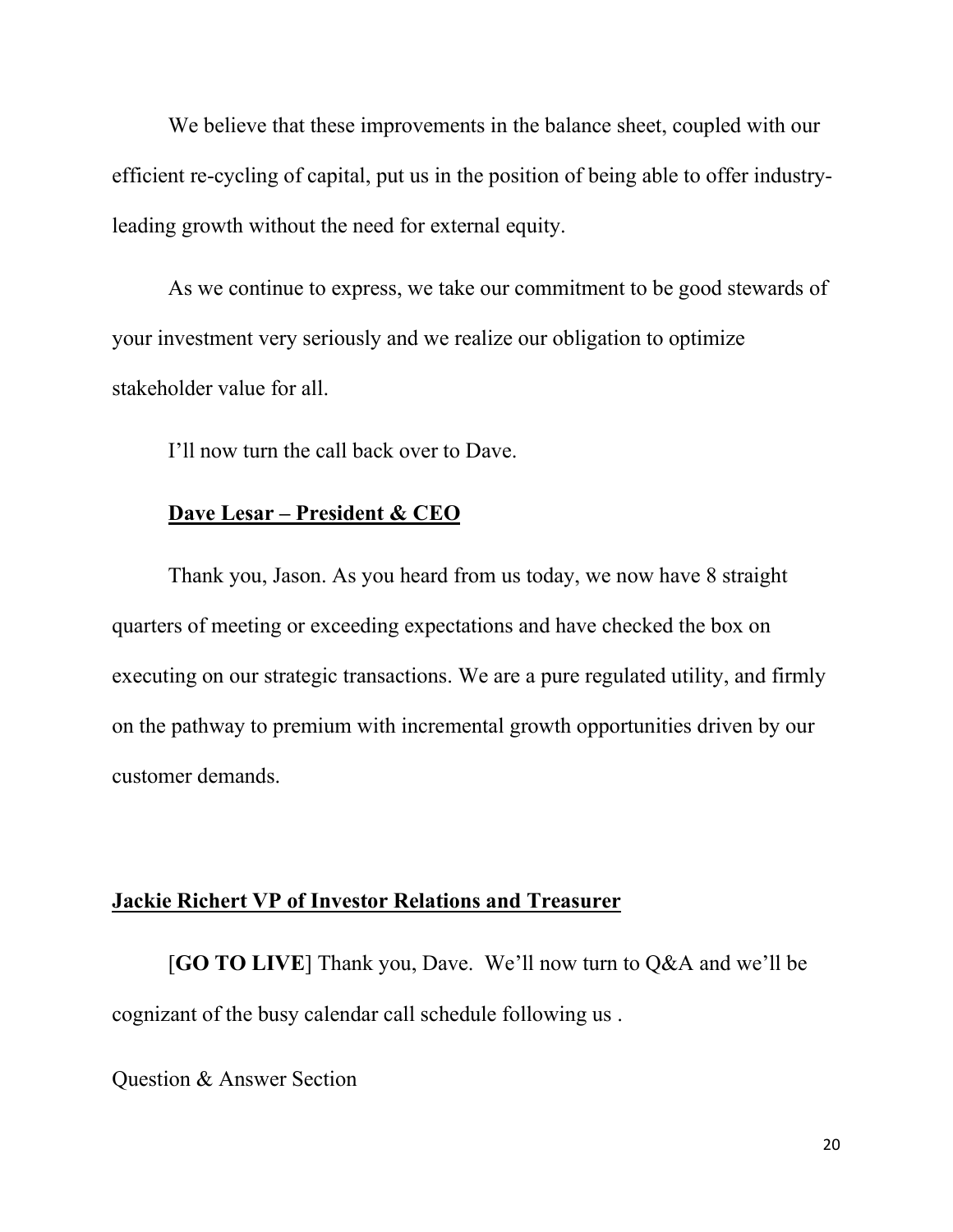At this time, we will begin taking questions. [Operator Instructions] Thank you. Our first question is from Nick Campanella from Credit Suisse. Your line is open.

### **Nick Campanella (Credit Suisse):**

Good morning.

Hey. Good morning team. Thanks for having me on. Appreciate it. I just want to talk quick, you talked about industrial load and just higher demand leading to incremental capital over the course of the ten-year plan. You talk about not issuing external equity for the incremental capital. So I guess just if  $-$  if you don't, is it that you don't need the equity or that you would look to further portfolio rotation? Just about how should we think about that?

# **Dave Lesar:**

Now, I think if you set a track all the way back to our Analyst Day and what we've talked about since then the proceeds of enable transaction, the original LDC sales when matched up against our \$40 billion plus plan, don't really require us to go into the market for any equity which is a sort of a North Star for us right now and nor does it require us divesting of any LDC. So we have sufficient cash flow to meet this plan. What we have tried to signal is that as we identify additional capital opportunities, either on top of the five year \$19.3 billion plan we have with a \$40 billion-plus plan. At that point, we would look to selling additional gas LDC but right now we have sufficient cash flow to meet our needs without issuing any more equity.

# **Nick Campanella:**

Very helpful. Thank you for that. And then I guess just, you know, higher level like thinking through the cadence of your updates through the course of 2022 here. And you know, as I look back to 2020 and 2021, you've kind of maintained a pace that's been kind of fairly splashy, you know, I understand there has been a lot to do also. But that story is kind of behind us now. And things, you know, to your point in your prepared remarks, are just a lot simpler. So I guess just to kind of set expectations on the pace of updates, are you just kind of planning for this to just be all around a quieter execution year blocking and tackling on the core metrics? Or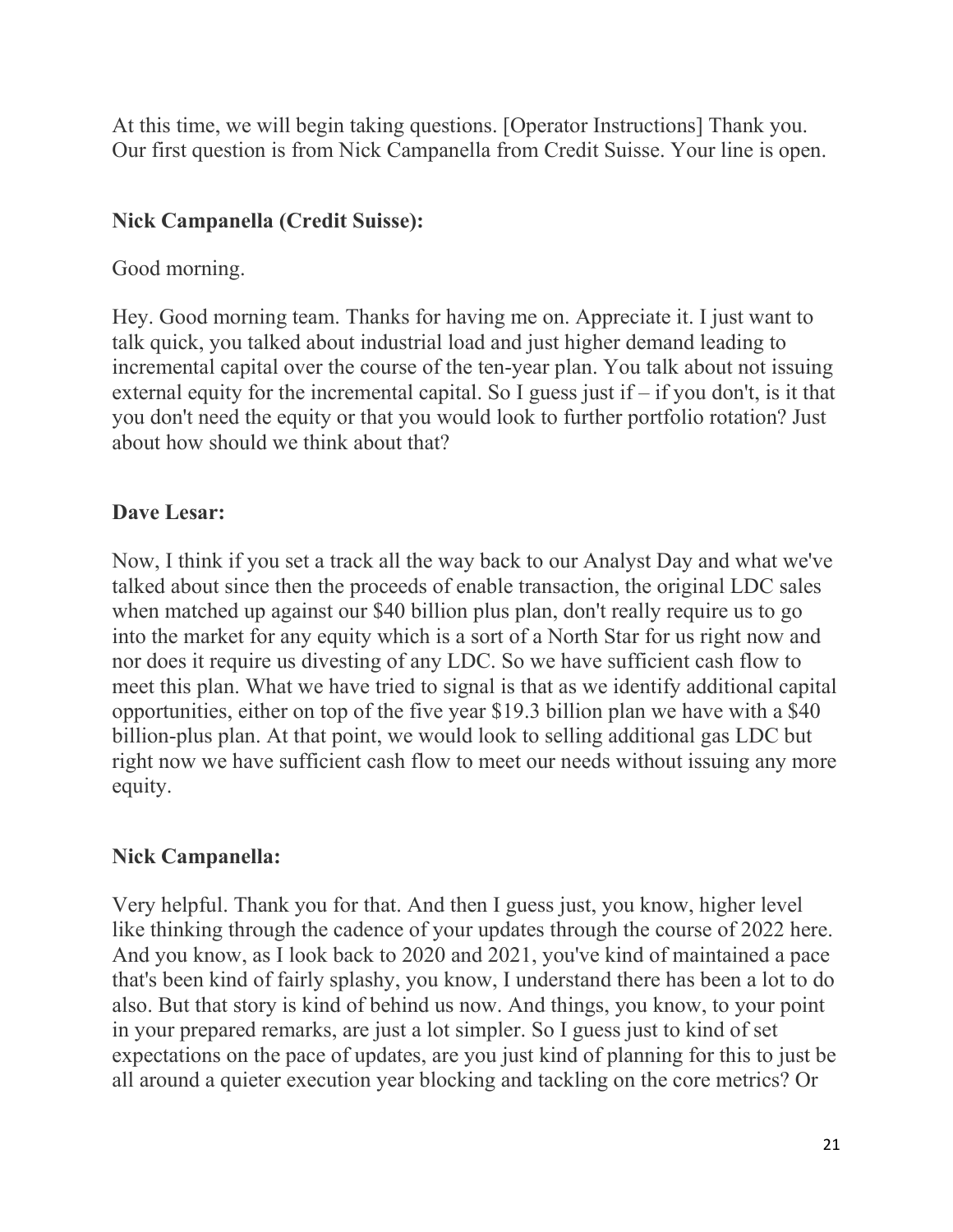are there larger strategic items in your mind that we should be kind of thinking about?

## **Dave Lesar:**

No, I think blocking and tackling is probably a good way to summarize it, although if you think about even Q1, it was still a pretty active quarter for us here. We closed on the LDC sales, we got rid of the rest of the Enable transaction proceeds we had. We continue to execute against a very aggressive rate base growth plan. We certainly met our earnings commitment. We've reiterated our 8% growth for the next few years and sort of at the top end of the range going forward. We met the challenges of inflation and supply chain. So I guess I would think about it as yes, blocking and tackling. I think we did a really good job to Q1. I don't anticipate that changing, but I think the, you know, the pace of change that I am trying to drive through Center Point is going to continue. That's not going to change, and we expect to hit all our marks that we have in our strategy.

## **Nick Campanella:**

Thanks a lot, we will see you at AGA.

# **Operator**

Thank you. Our next question is from Ross Fowler from UBS. Your line is open.

### **Ross Fowler (UBS):**

Good morning.

### **Dave Lesar:**

Good morning, how are you?

### **Ross Fowler:**

I'm good. So just maybe following on Nick's question and just looking for, from the Analyst Day, incremental capital changes, so at year-end you accelerated \$200 million into 2022 and then you added \$300 million around this 500 megawatts of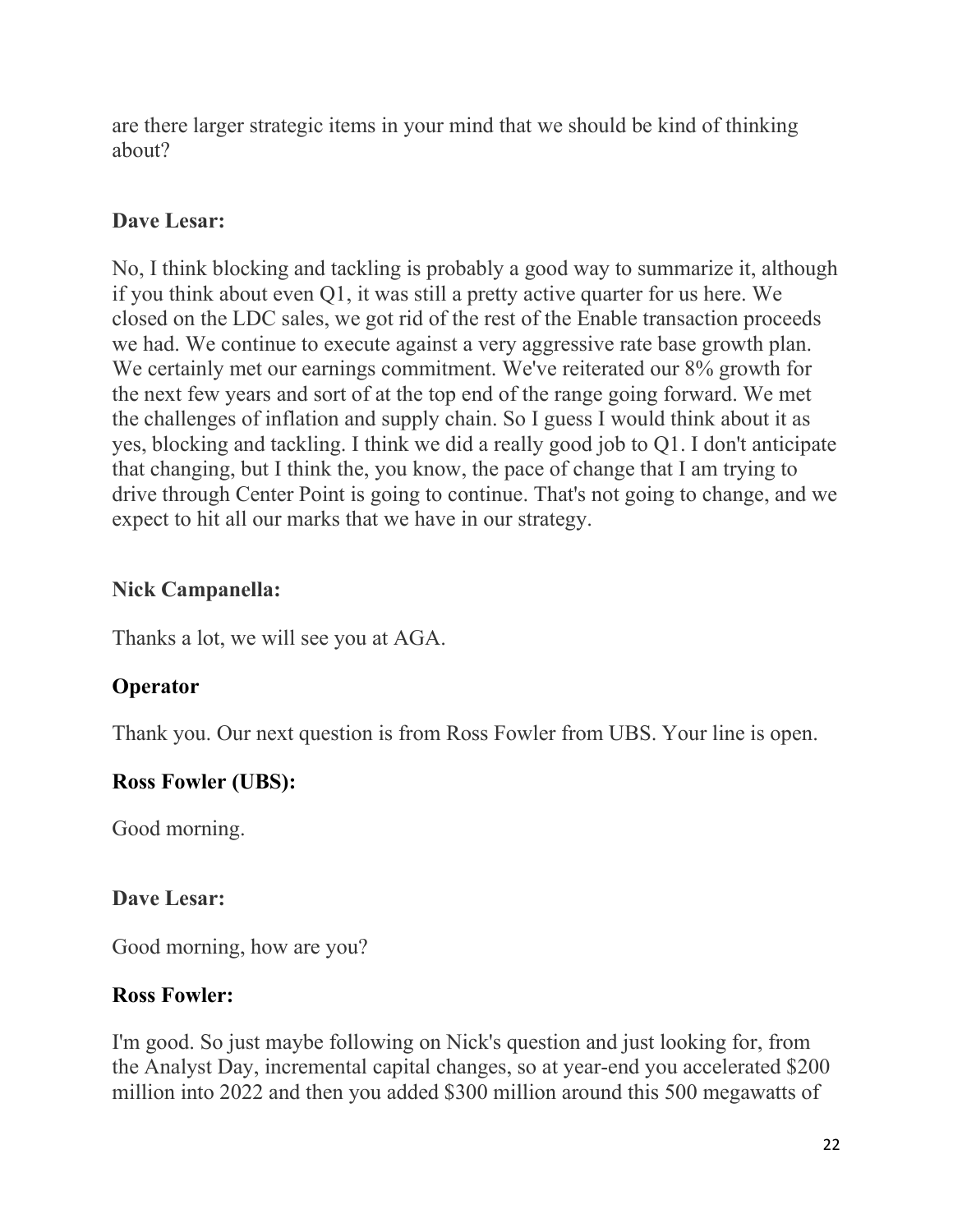mobile generation and now you're adding another \$100 million into 2022, kind of on industrial demand if my understanding is correct. So that's \$300 million of that total \$600 million increase since the Analyst Day in 2022, but you point some of that, from the back end of the five-year plan. So maybe talk a little bit about that shift and then your ability to sort of backfill capital in sort of year four and five.

#### **Dave Lesar:**

Sure, let me – let me let Jason handle that one, he keeps track of our capital going forward, literally on a day-to-day basis as I think you picked up today.

#### **Jason Wells:**

Good morning Ross, and thanks for the question. Tou know as you pointed out we increased the CapEx forecast for 2022 by \$300 million and increased the five year CapEx plan by \$100 million, what we effectively did was brought forward \$200 million from 2023 and 2022 and then increased the overall plan by about \$100 million, really that increase relates to routine work in our gas and electric businesses that we have the luxury to pull forward because as mentioned in our prepared remarks, we've an efficient way to fund that for our shareholders in terms of higher incremental proceeds from the tax repairs adoption, as well as higher incremental proceeds from the securitization that's anticipated in Indiana. And this work continues to help kind of benefit our customers by improving, again, the safety and resiliency of the system, which is why we put it forward. It further helps de-risk any impact from solar delays, as I mentioned in my prepared remarks. And so as we look at then sort of a longer term execution to your plan or to your question, we continue to, I think, make positive momentum working with the city of Houston around improving resiliency here in Houston. We will likely have an update around that work, probably around the Q4 or sorry, Q3 earnings call. And then as Dave mentioned in his prepared remarks, we're seeing increased demand from our industrial customers both here in Houston as well as Indiana and as we work to serve those customers' needs, we hope to have a more holistic update around the longer term impacts to our CapEx plans later this year. So it's an exciting time here at CenterPoint. The best is still yet to come.

#### **Ross Fowler:**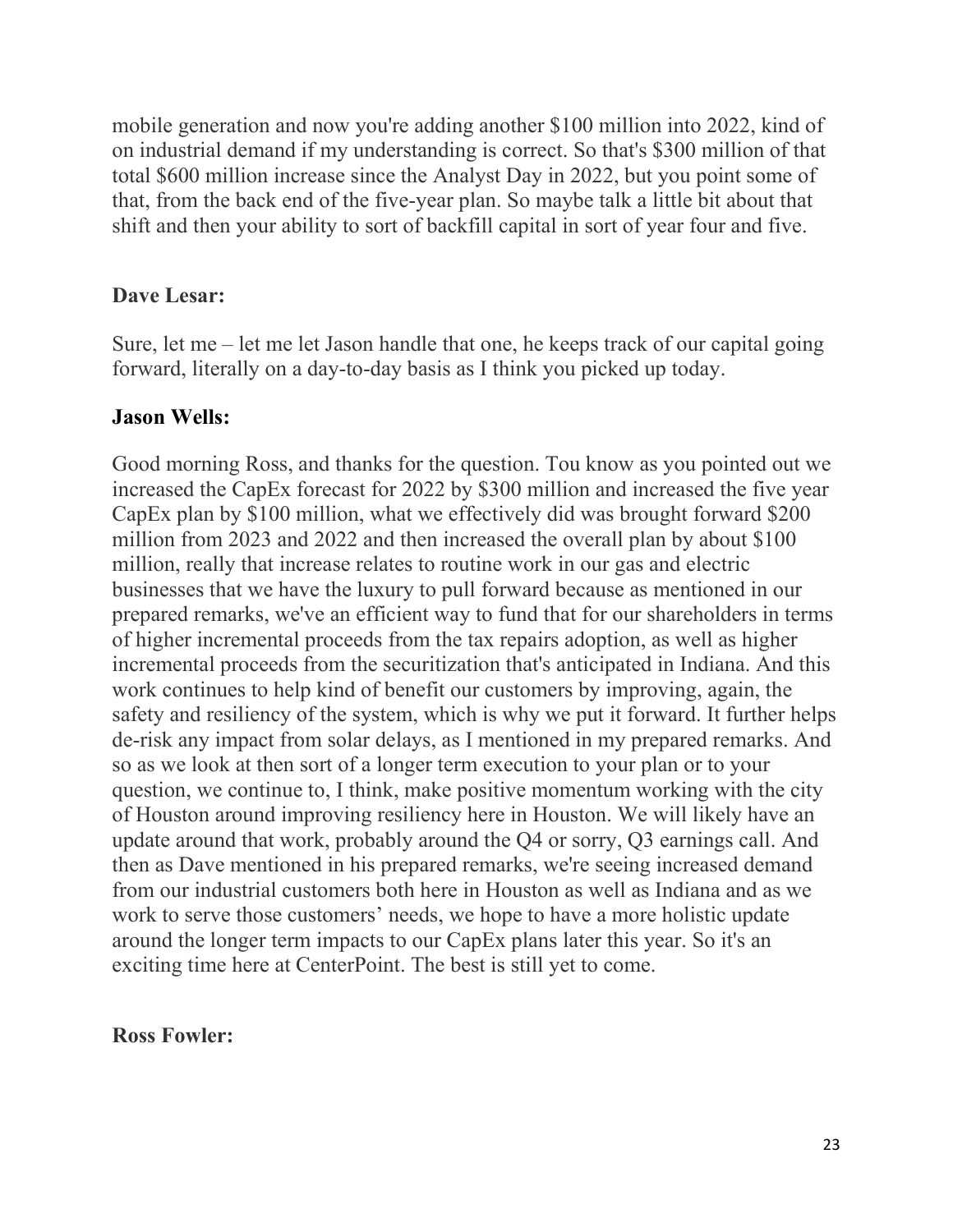Thanks, Jason. Thanks for that very detailed review. I'll hop back into the queue and see you guys at AGA.

## **Operator:**

Thank you. Your next – our next question is from Anthony Crowdell from Mizuho. Please ask your question.

### **Anthony Crowdell (Mizuho):**

Hey, good morning, Dave. Good morning, Jason.

### **Jason Wells:**

Good morning.

# **Anthony Crowdell**

Dave, is Jason doing both of blocking and tackling or is he just doing the tackling?

### **Dave Lesar:**

No, he can do both. He can block and tackle as can everybody on our management team today.

# **Anthony Crowdell:**

Well, that's great, just hopefully two quick questions. One is you talked about the O&M targets in your 10-year plan, I believe you said it's about 1% to 2% reduction each year, just curious you know, current tight labor market, supply chain issues, just maybe how challenging is it going to be to meet that, and I also think you kind of highlighted the AMI investment press releases, I guess, went out in April, just wondered, if you could give us some color on the rate base opportunity that AMI represents and plans on getting regulatory recovery of that and I've one more follow-up.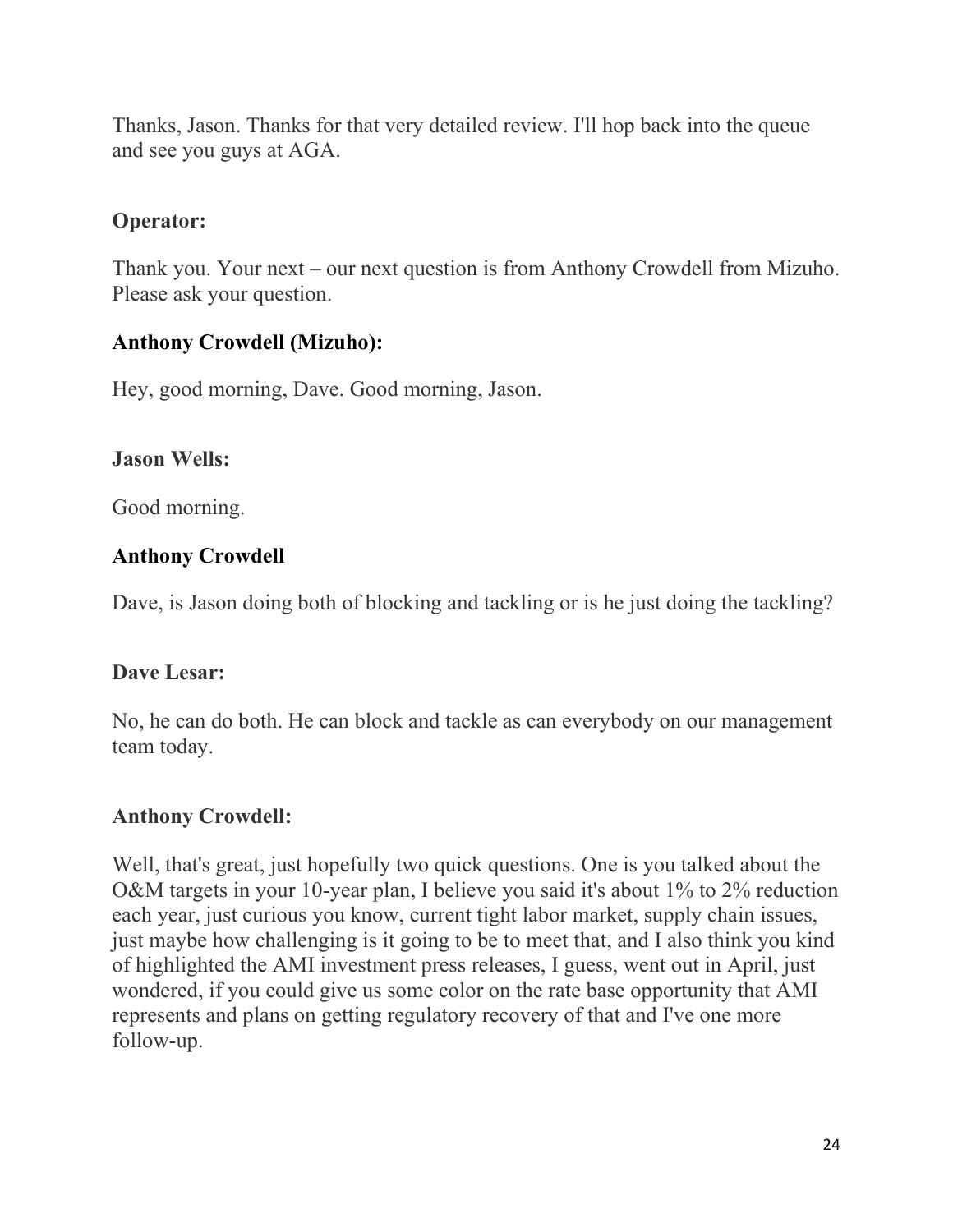### **Dave Lesar:**

Okay, I'll let Jason handle the AMI question I think I'll take sort of the former part of your question, I guess my view is you know that since you pay a management team to do it, so they take the challenges of supply chain, the challenges inflation head on. So my view is every utility is experiencing it, most companies across the US are experiencing it, you know, it's coming at us every day believe me. But I think that, we have put a standard out there reducing our O&M 1% to 2% on average every year and as Jason said, we believe we're going to continue to do that. As to AMI I'll let Jason talk about that.

#### **Jason P. Wells:**

Yeah, thanks, Anthony, for the question. It's several hundred million dollars over the course of the 10-year plan, you know we will seek to recover that. We started here, as Dave mentioned in his prepared remarks, in Texas. The recovery will follow our typical capital investment through the grips and then obviously the longer-term implementation of the AMI program will be addressed in the gas LDC rate case that we will file late 2023. So it follows sort of the normal course of events here and we'll follow kind of a similar process, as we roll it out to the rest of our service territory. What I would say in interest to sort of reinforcing confidence around our ability to continue to meet our  $O\&M$  objective this  $-I$  think this is one of many programs that we highlighted where, as we implement improvements to our system to lower our O&M cost structure going forward, just like we've highlighted the coal transition in Indiana, I think these -- these O&M reductions from -- from capital is a core sort of driver near-term of our ability to meet our O&M targets. And then we continue to see broad adoption of our continuous improvement program throughout our service territory and are excited what that will yield over time as we mature in that area.

#### **Anthony Crowdell:**

Great. And just lastly, I guess -- I guess, Dave, following up on maybe next question earlier. We've seen, you know, LDC valuations have recovered and are more in line with like electric utility valuations. And it seems that right now investors are really focused on maybe energy security and the view of an LDC has kind of changed more favorably. Just I know you don't have any need for funds in the current 5-year or the 10-year plan, but does the recovery in LDC valuations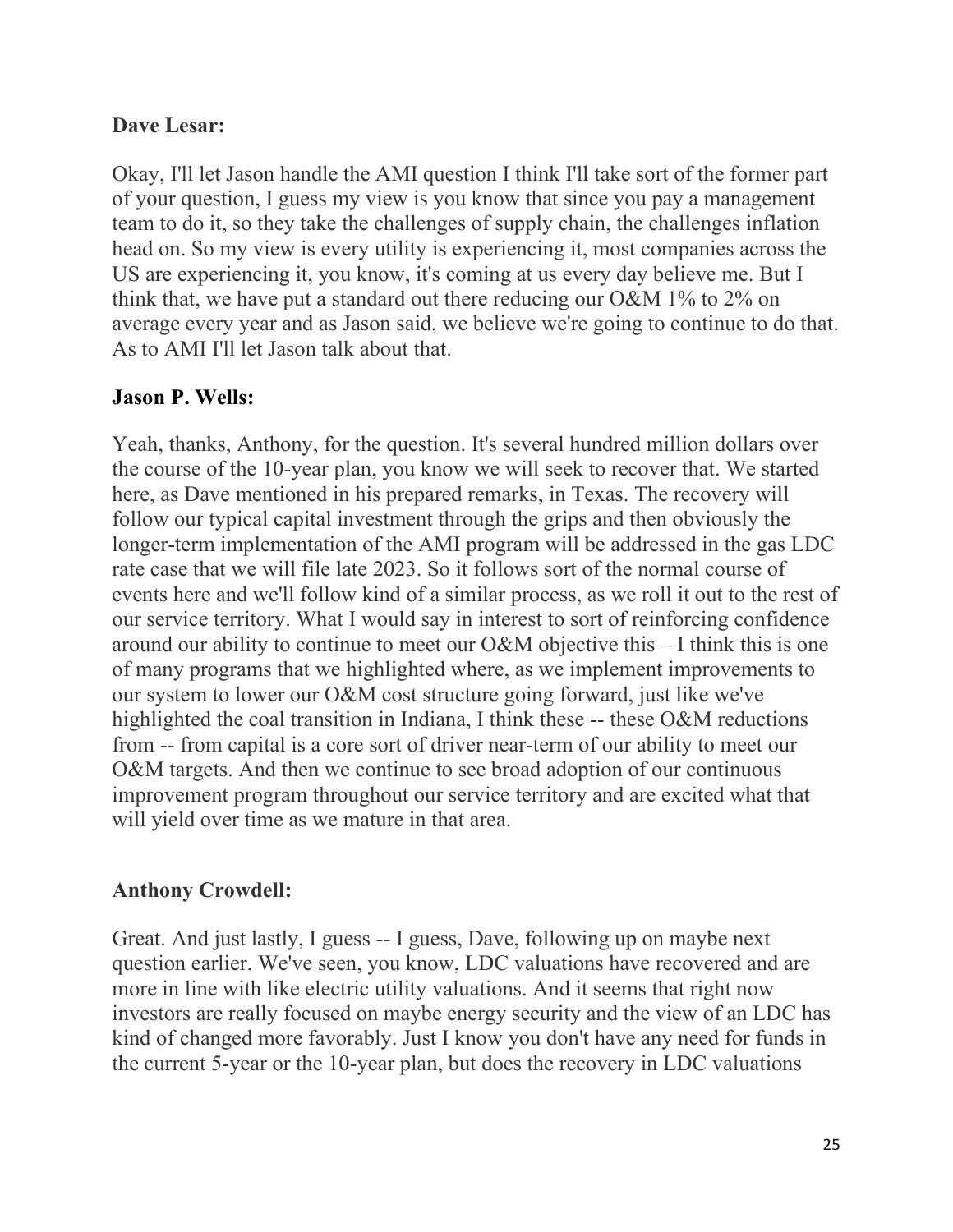change your view that you view them more as a source of funds or as a prepaid debit card? And I'll leave it there.

### **Dave Lesar**

No, I think as we've said, I think nearly every quarter when we've talked about this, I do view them as sort of prepaid debit cards. I guess that's become the lexicon of the industry. I guess we've talked about it so much, but my view is it gives us the optionality. But I -- and I do like the fact that the valuations, I think, are being more accurately reflected in share prices today. But because they're not opportunistic assets for us, I don't see any reason to accelerate the divestiture or any of those until we have an opportunity to redeploy that capital back into our electric business. So we're just going to stay the course in that area for now. As I said, be opportunistic. But as we've said several times in the prepared remarks, we are looking for incremental capital opportunities and I'll trade off selling gas LDCs at a multiple of rate base and investing at a one-time – one-time rate base every day of the week. We just got to wait for those opportunities to develop and then we'll make the decision.

### **Anthony Crowdell:**

Great. Solid quarter. Thanks for taking my questions.

### **Dave Lesar:**

Thanks.

### **Operator**

Thank you so much. Our next question from Shar Pourreza from Guggenheim Partners. Your line is open.

### **Shahriar Pourreza (Guggenheim):**

Hey, good morning, guys.

**Dave Lesar:**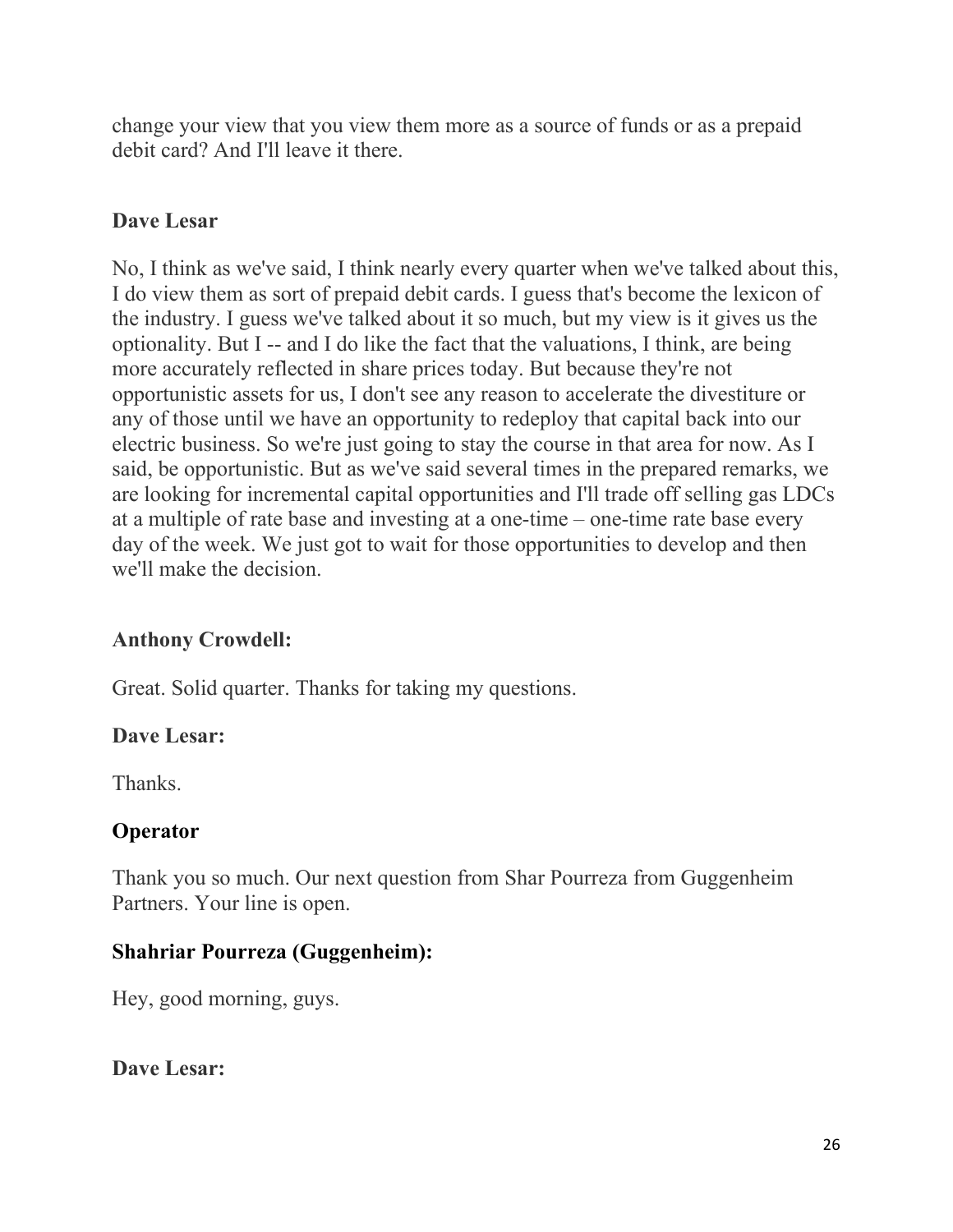Hey, Shar.

### **Shahriar Pourreza:**

#### Good morning.

So just on as we're kind of looking broadly at sort of the some – some of the supply chain issues and inflation and – and mainly obviously the tariff circumvention, investigations going on with the commerce department, which could kind of lead to some pricing uncertainty at least through 2023 and maybe beyond, I guess how do these sort of tail risks impact how you're thinking about the electric IRP process, especially as we're shifting focus to the upcoming 2023?

#### **Jason Wells:**

Yeah. Shar, thanks for the – the question. Obviously, it's – it's front of mind. I would say, as – as we mentioned, we're not immune to what's going on in the market. However, we've got a great set of development partners that we're working with constructively to find a solution. We are seeing the price increases that you alluded to. But I think what's important to reinforce is that despite the price increases that we are currently seeing, the path on the coal transition is still substantially less than the cost of continuing to operate this coal facilities. The current estimate given the age of those coal facilities would be – it would cost our customers in Indiana about \$50 a month to continue to maintain and I think will come in, despite the cost increases at a cost of the coal transition of less than \$10 a month. So while we still see sort of short term pressure, this is still the best long term solution for our customers in Indiana. And as we think about gearing up for the IRP, we will be going out with a broader request for proposal here this summer. We will be trying to get kind of the best and latest thinking on pricing, technology costs that will factor into the integrated resource plan that we will file next year that will address the third remaining coal facility and so more to come on this. But we've got a great set of development partners that we're working with constructively to find a solution here.

### **Shahriar Pourreza:**

Got it. And then just lastly, I know – obviously with the Texas energy legislation passed, you've got resiliency now, there's a lot of incremental opportunities. I guess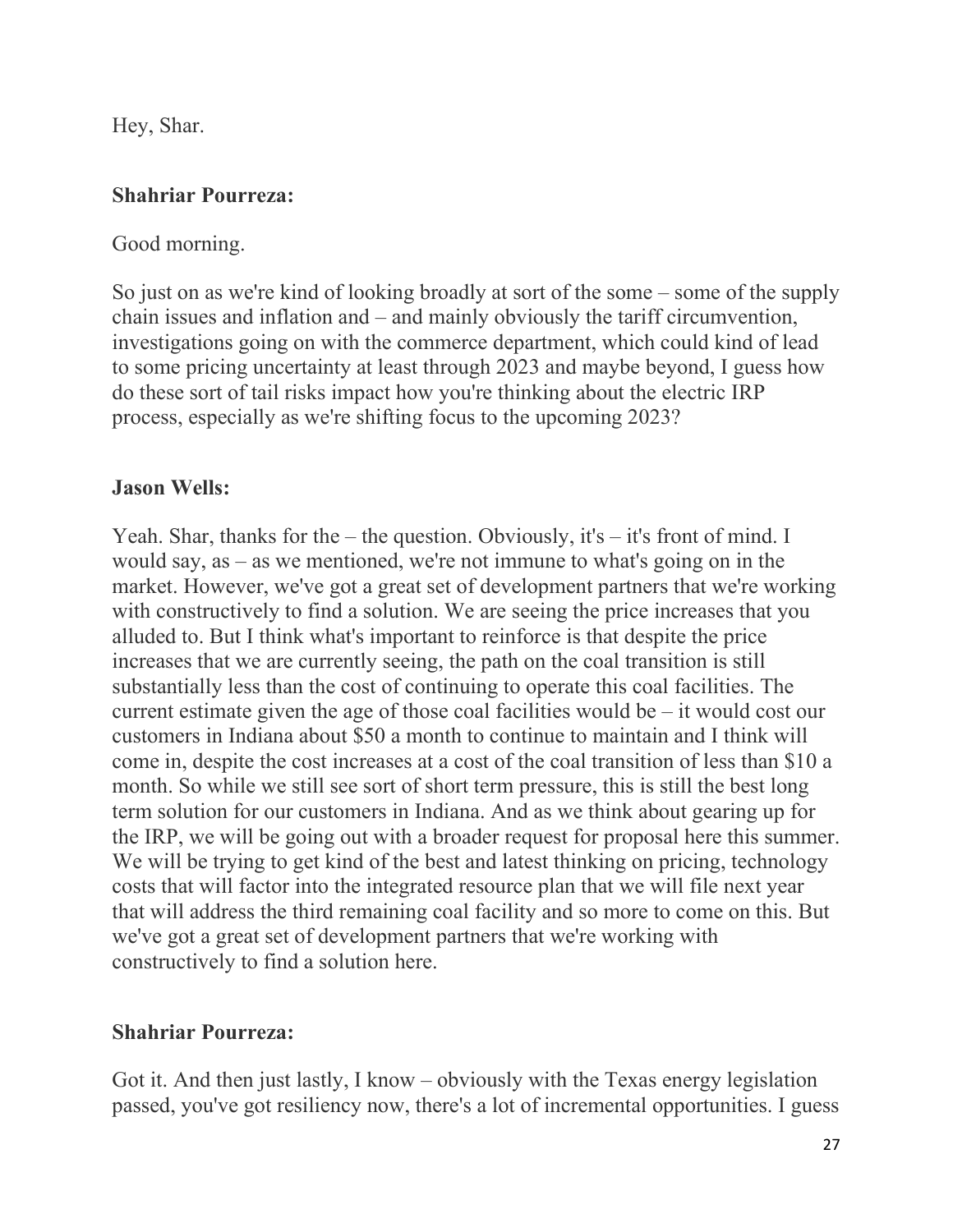at what point could we start seeing some of these opportunities kind of materially come into plan versus these small bumps we've been seeing recently?

## **Jason Wells:**

Sure. These – I'll take these small bumps every day, second increase since the Analyst Day almost six months or so ago. But that being said, I do think by Q3 this year on the earnings call, we should have a better view of the longer-term impact to our capital plans around resiliency, not only in the city of Houston, but the surrounding communities. And then the pace of the updates around the industrial demand, and that's going to be dependent on those customers, those industries. But I would likely want to be in a place where we can provide a holistic update to the 5- and 10-year in a place where we can provide a holistic update to the 5- and 10 year CapEx plan again around the Q3 timing related to – to that incremental demand as well.

## **Shahriar Pourreza:**

Okay.

# **Dave Lesar:**

Yeah, I mean, I would – I would just add maybe an editorial comment. I know that we have sort of teased the update here for a couple of quarters. But I also think it's important for everyone to understand we are working with the city of Houston here. We're not going to front run the outcome. Those discussions are ongoing. But I think it's just in everyone's best interest to wait until the plan is finalized and we sort of can announce it jointly, and we'll do so when us and the city are ready to do it.

### **Shahriar Pourreza:**

Okay. Perfect. Thank you, guys. Appreciate everything else. Thank you. Thanks.

# **Operator:**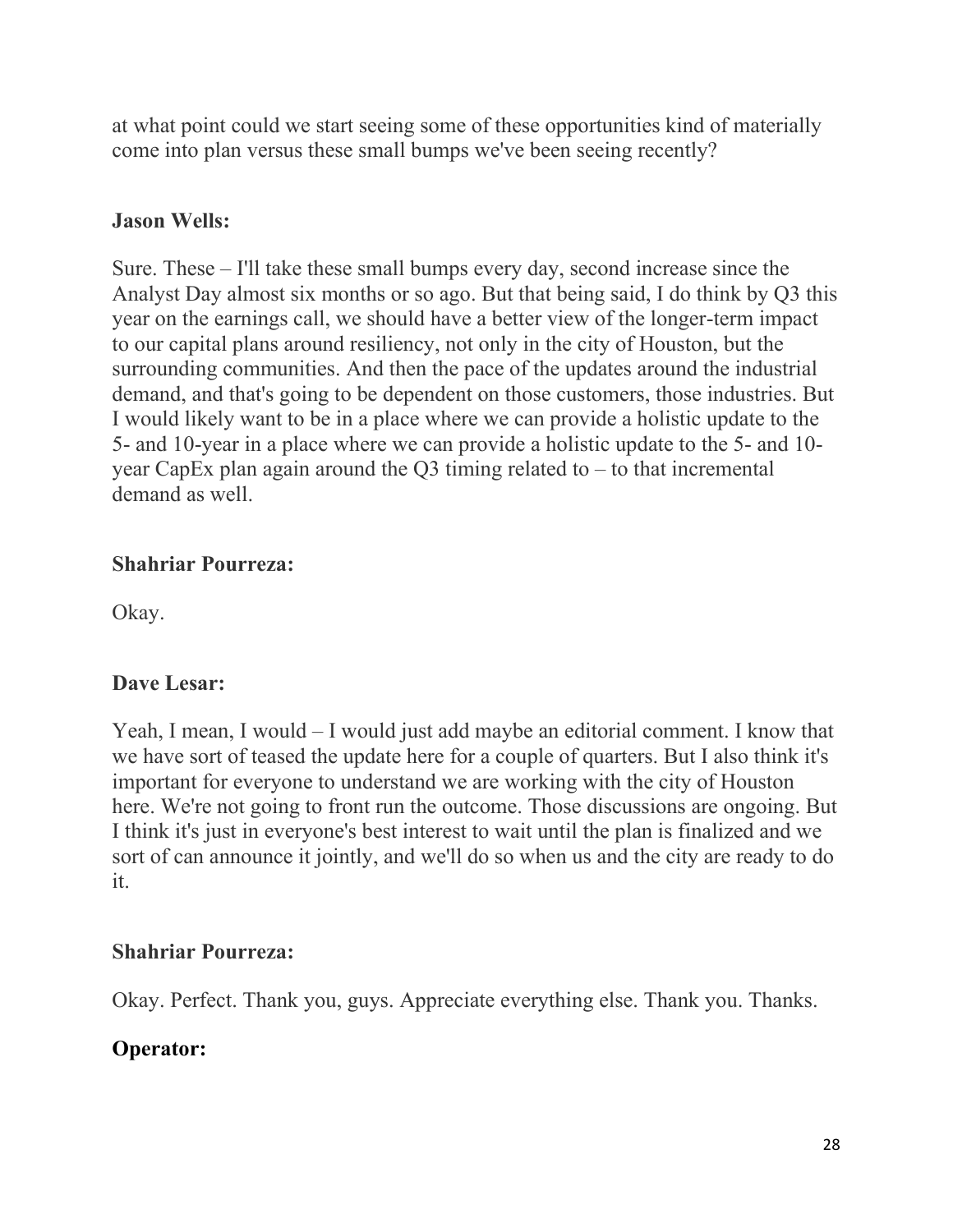Thank you so much. Our next question is from Julien Dumoulin-Smith from Bank of America. Your line is open.

#### **Julien Dumoulin-Smith (Bank of America):**

Hey. Good morning team. Thanks for the time. Appreciate it. So just follow up and clarify some of the earlier questions around inflation and spending. Just -- can you speak a little bit more about the -- the sort of normal course inflationary impacts on CapEx budgets? I'm just trying to get a sense of especially across the industry, you know, to what extent is some of this pull forward and just allocated in this year driven in part by just normal course inflation? And to what extent does that have sort of an expectation for cascading into your program? Or said differently, is there sort of an assumption that there's some deflation in the back end of your program? Or is that the entire program being inflated at this point?

#### **Jason Wells:**

Yeah. Thanks, Julien for the question. You know, at this point, the increase that we've been discussing related to the -- this quarter's update is really a reflection of a pull forward of projects, less around inflation. This is in a discrete work that we have planned in 2023 pulling forward to 2022 and then plan the incremental \$100 million over the five years is really a component of that \$1 billion of capital that we hold in reserve to make sure that we have the opportunity to fold in when we can efficiently execute and fund that work. So it really isn't a reflection of inflation now. That being said, clearly we are starting to feel the impacts of inflation. I think our supply chain team has been working effectively with our suppliers to find longterm commitments around work volumes that can be of interest not only to their workforce, but interest to our plants as well. And so I think today we're managing the impact of inflation. I wouldn't consider it a driver. I'd consider it a potential risk, depending on how long we continue to face this inflationary pressure. We're not making any assumptions around deflation today on the back end of the plan. We're really just trying to understand how long it will be in this inflationary cycle. And so, again, it's really driven by work as opposed to inflation at this point.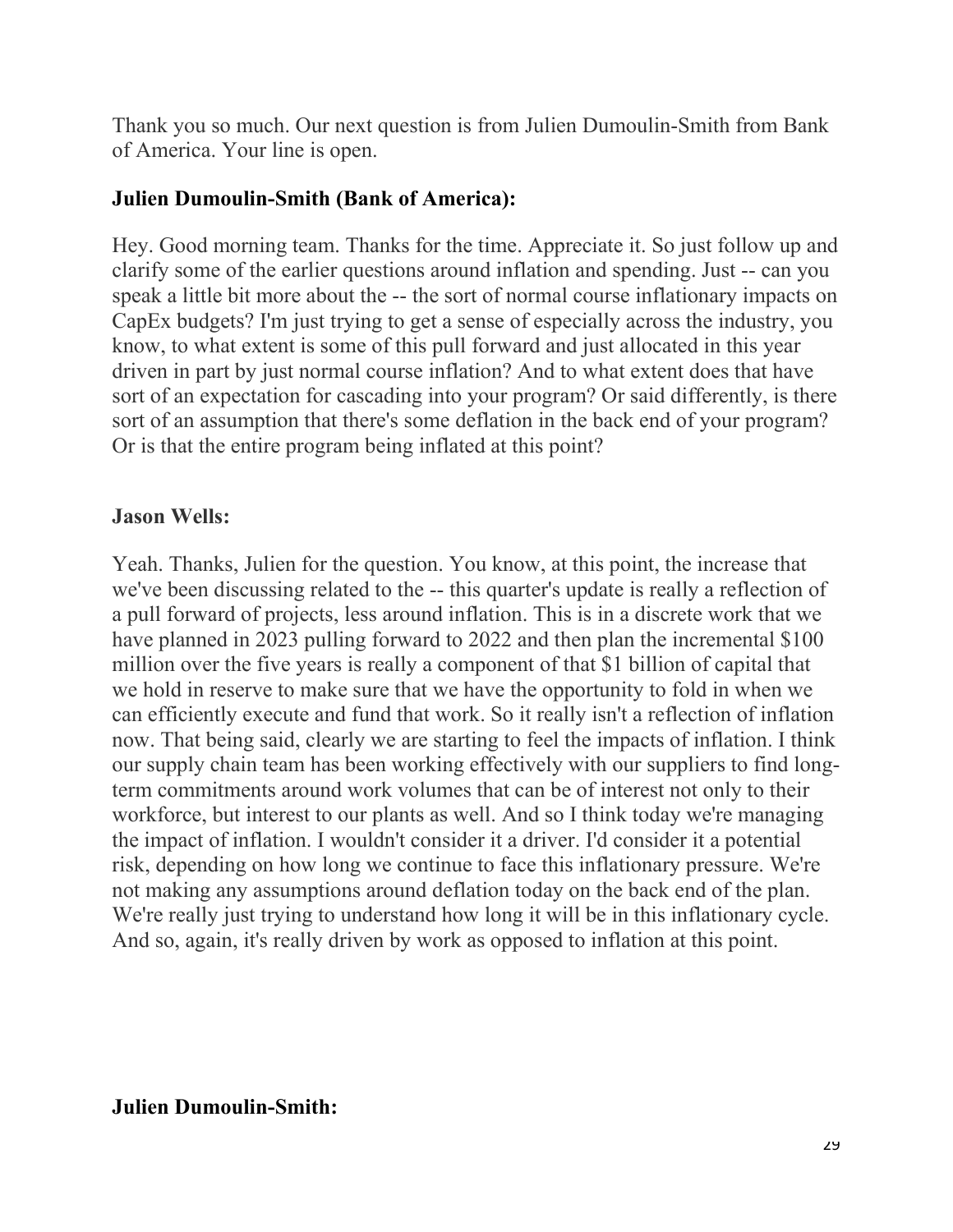Right. And just to clarify that even the degree to which that you look at your plan here, is there potential further inflationary factor as you just reassessed what it costs you for electrical equipment here and gas equipment?

#### **Jason Wells:**

Realistically there could be some inflationary impact too, we're starting to monitor what that risk in terms of a cost increase could be. But to-date we have not seen that the need to fold that into the plan yet. So it'll be something we continue to monitor and happy to continue to provide updates in future quarters around it.

### **Julien Dumoulin-Smith:**

Excellent. And just going back to the other Texas conversation on ERCOT here, I mean, obviously it's been developments in flight with the queue here on transmission. Any thoughts or perspectives to add on that front specifically moving past the Houston resiliency and just focusing on additional transmission integrity.

### **Jason Wells:**

We continue to be very excited about the opportunity there. You know, it was clear coming out of the legislature last year that the state of Texas wanted to put a priority around incremental transmission lines, bringing more pathways, if you will, to provide electricity. We continue to work with the commission to see how we can accelerate the siting of new transmission projects and we can execute on that work. So I would say it's early days, but that continues to be another area where we may see incremental upside to the plan and we continue to have excitement around.

#### **Julien Dumoulin-Smith:**

All right. Good luck guys. Thanks for the time. Appreciate it.

### **Operator:**

Thank you so much. Our next question is from Steve Fleishman from Wolfe Research. Your line is open.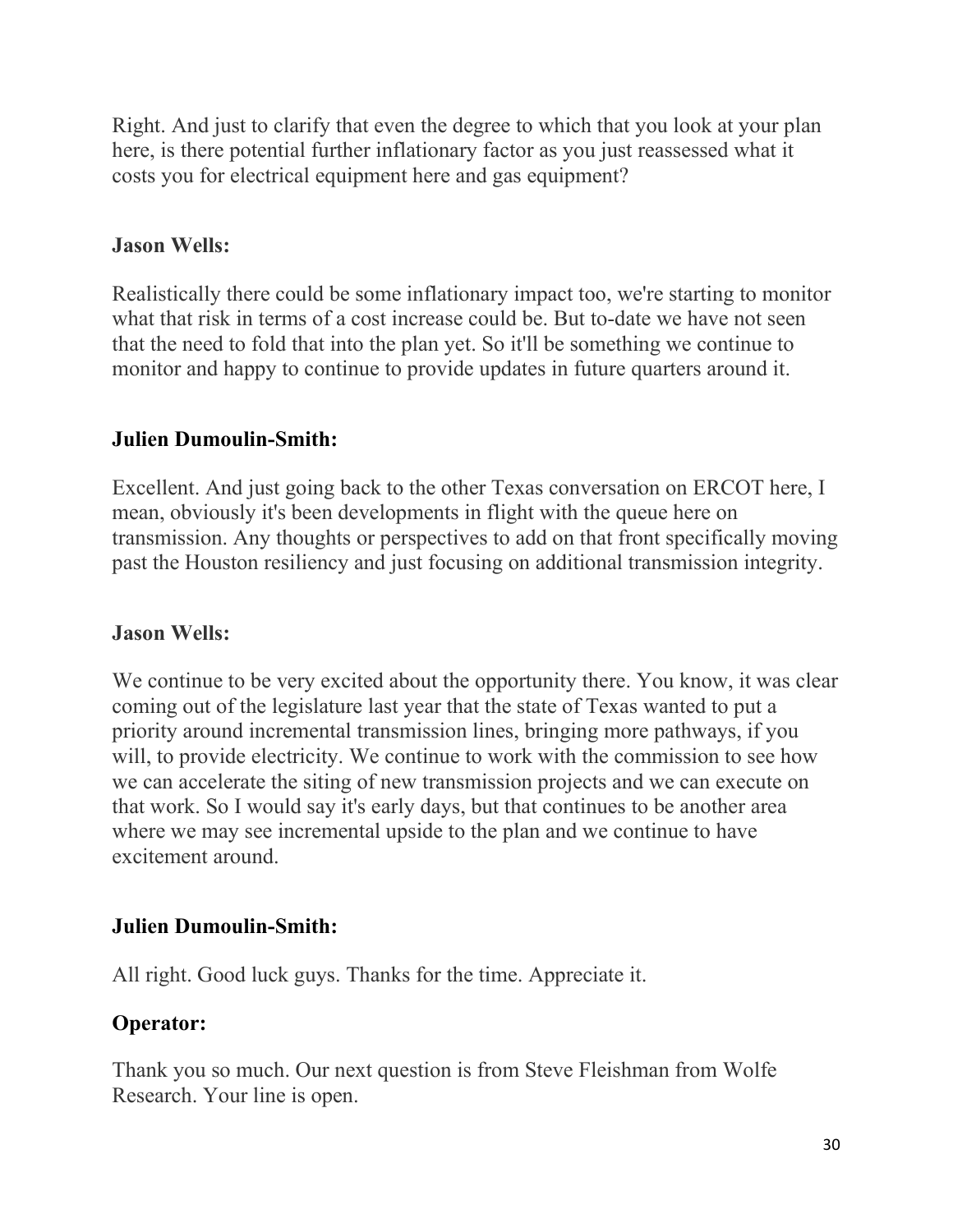#### **Dave Lesar:**

Good morning, Steve.

#### **Steve Fleishman (Wolfe):**

Thank you. Good morning, Dave. So just a question on the, I guess Indiana and the solar projects and IRP, there's, you know, there's other utilities in Indiana, pretty much all of them are going through the same transition you are. So I'm curious, just overall political regulatory feedback on this, on this kind of solar anticircumvention. And do they get  $-$  do they have  $-$ do they give you the sense that they understand the cost increases and just in the context of obviously everything going on with energy inflation?

#### **Jason Wells:**

Yeah. Thanks, Steve, for the question. You know it's an ongoing dialogue with commission staff, you know, as you pointed out we're certainly not alone. Not only other utilities in Indiana, but obviously utilities all over the country are facing these inflationary cost pressures as well as have impacts on timing of the projects. And so I think the broader set of issues around timing and cost are well known and I think the commission is looking at us to work effectively with the developers to find a constructive solution for our customers, for the developers and for the execution of this work. And so we'll continue to do so. I think it's early days in these conversations. But again, they're – I think they're well attuned to kind of the pressures that we're all facing.

#### **Steve Fleishman:**

Great. And then one just other quick one, appreciate you highlighted the shift in the business mix more to electric, I think 62% now. Do you have any kind of target for that long term where do you see that going?

#### **Dave Lesar:**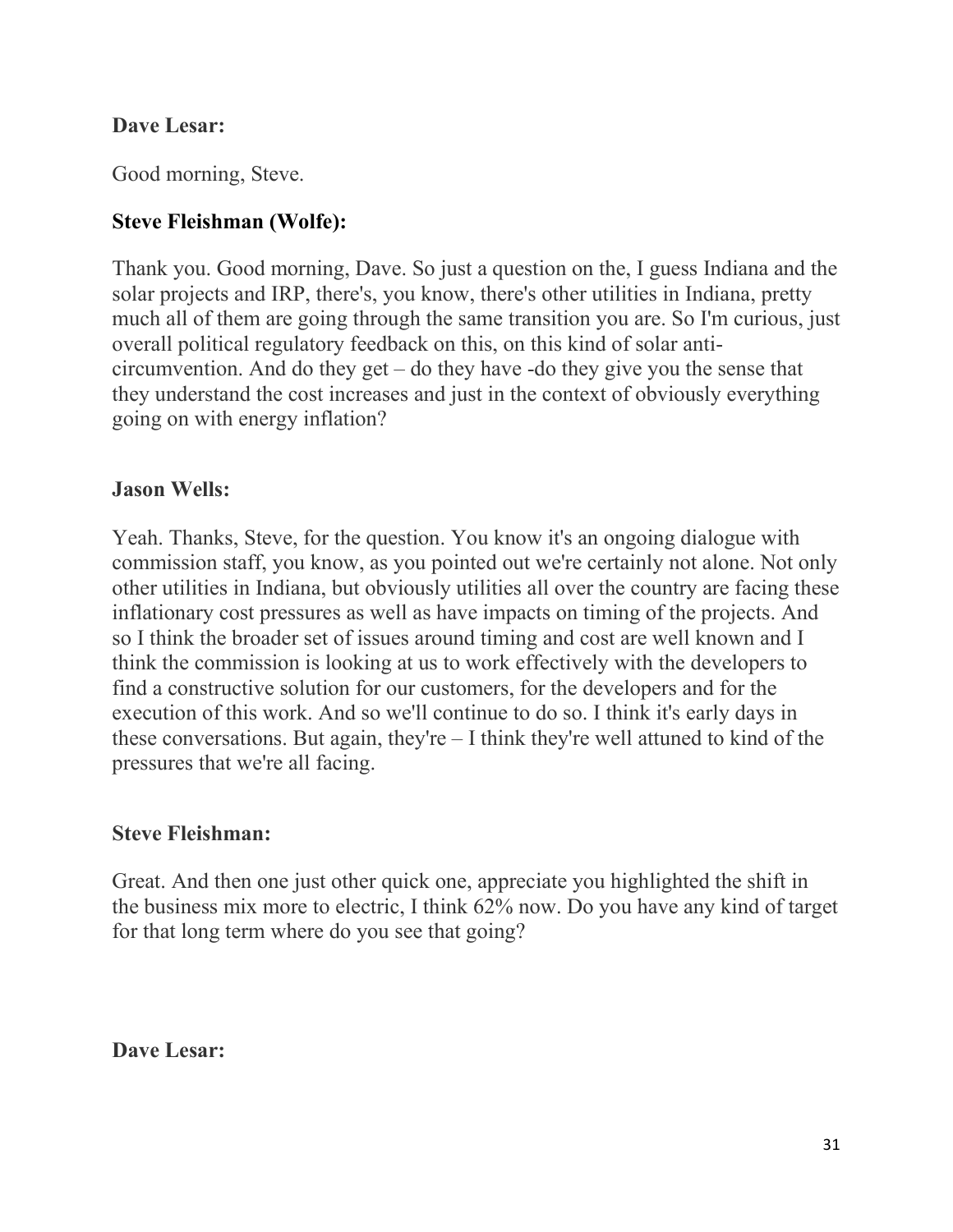I think, Steve, if you would – if you sort of look at the \$40 billion in capital spend, it's clearly biased toward electric. So if we did nothing else, I think you would see that 62% creep up over the 5- and 10-year plan that we have. Clearly, as we've indicated, if we find a big slug of incremental capital to invest in, that generally is going to be focused on the electric side. We would have the commensurate sale of an LDC to fund that. So we wouldn't have to issue equity that would push it even more dramatically in the direction of higher bias toward electric. But I think inevitably over time, if we did nothing else, it's going to bias toward electric. And as I said, if we – if and when we find the larger slug of capital, it'll push in that direction even more aggressively. So instead of a perfect mix, I don't think there is one out there. But at the end of the day,  $I - we'll$  sort of seek the level that makes sense for our investors and for our customers.

### **Steve Fleishman:**

Great. Thank you.

# **Operator:**

Thank you so much.

# **Jackie Richert:**

Operator, I think we're at the top of the hour. I think we have time for one more question.

# **Operator:**

Okay. Sure. Our last question is from Insoo Kim from Goldman Sachs. Your line is open.

### **Insoo Kim (Goldman Sachs):**

Hey, thank you for squeezing me in. And just first question, going back to the capital plan and the increases there, we've talked a lot about the cost side on the inflationary front. But just in terms of labor availability, are you not seeing any pressures in finding the labor to accommodate any increase in the CapEx?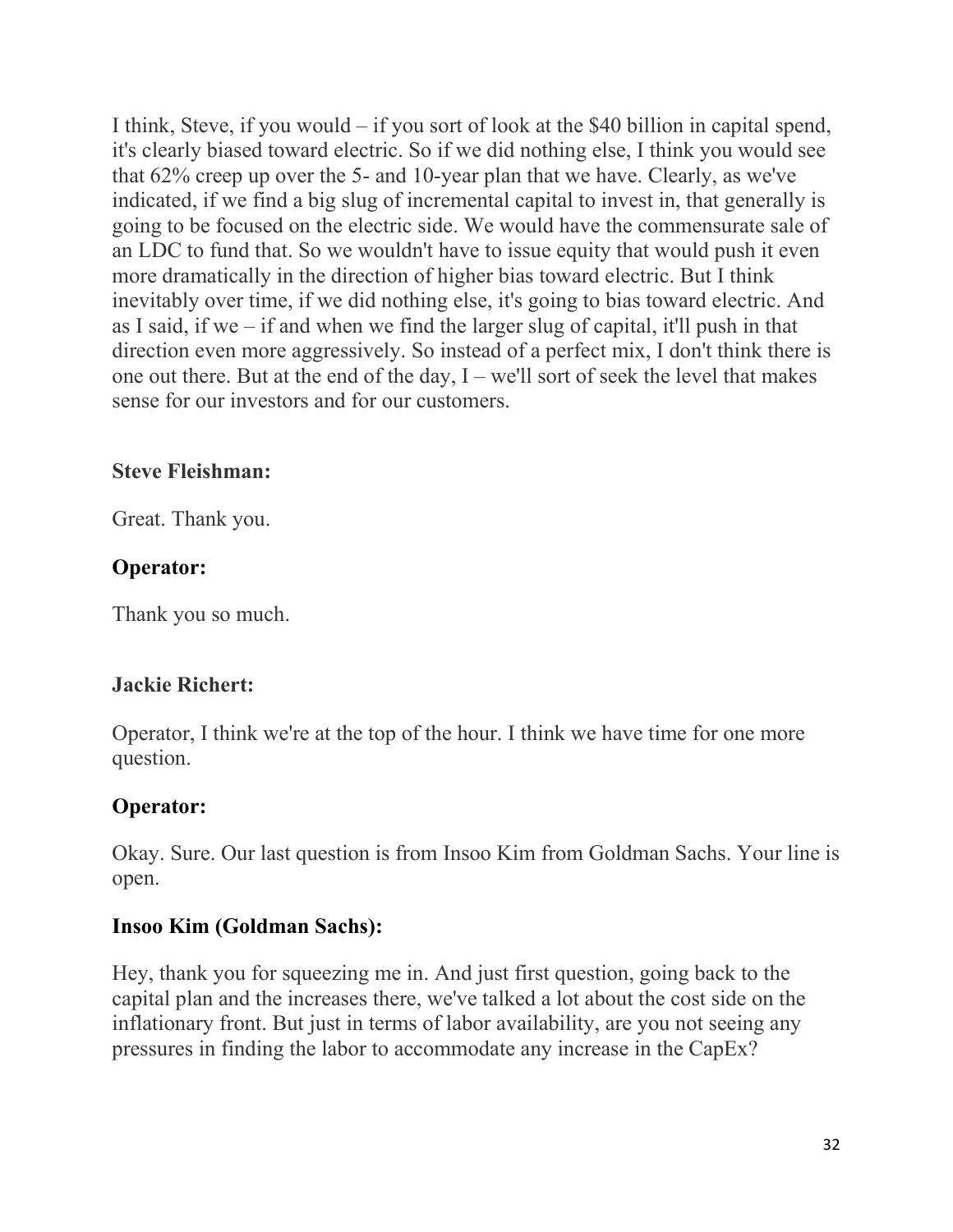### **Dave Lesar:**

No. I think what if you remember back two calls or three calls ago, I can't remember which quarter was in, we highlighted the fact that we recognize that labor was going to be an issue to  $-$  to basically address the challenges of our capital plan. So we – we actually moved pretty aggressively at that point in time to tie up crews that were sufficiently large enough for us to handle the capital spend plan that we have. So at this point in time, we've got those – those crews sort of tied up and sequenced to come in and serve our needs as we do this capital build. So I mean certainly there is labor – there's labor cost pressure, but the actual bodies, I think, we're in really good shape on that.

## **Insoo Kim:**

Got it. That's good color. My other question is just on Houston electric demand growth, we – I know customer growth is strong and I think weather may have helped this quarter as well. But still pretty impressive numbers, especially on the residential front.

Just more color on what you've seen on the ground there that's contributing to that, you know, versus some other parts of the country that have, you know, some more normalization?

# **Dave Lesar**

Well, I mean, yeah, I think in almost any economic indicator you look at, I mean, Houston is doing just great. I saw a note the other day that there were more housing starts in the city of Houston in the last two years than anywhere in the United States. You look at the turmoil going on in Europe and all of a sudden, the pivot toward needing sort of more energy exports out of the US to serve Europe and the whole set of LNG and petrochem complex, refinery complex that sits in our territory and in our backyard here in Houston. And the number of conversations that are taking place about either starting new facilities, upgrading facilities they have here, the sort of a continued industrial growth outside of the ship channel that's taking place in this area, continued population growth. You just set a goal right down the line and, you know, you really just got to come here and experience it and just get in your car and drive around Houston and this area. And you just see the economic vitality is oozing out of every quarter of this city at this point in time.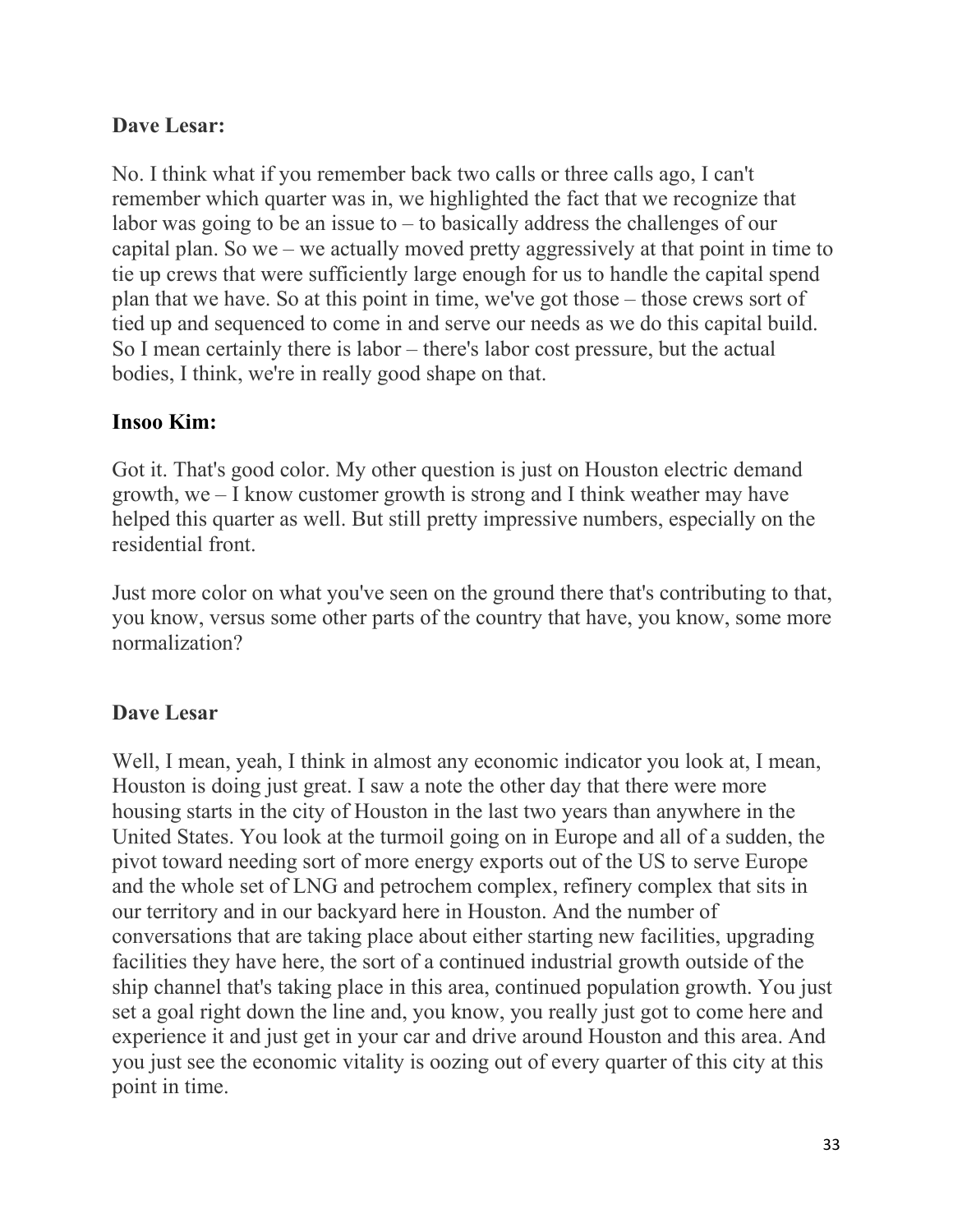#### **Insoo Kim:**

Make sense. No, I definitely felt that at the Analyst Day there last fall, so thanks for the color. Thanks, Dave.

#### **Dave Lesar:**

All right. Thank you.

#### **Jackie Richert:**

Thanks, Insoo. All right. Thank you, everyone again for joining us for our 2022 first earnings call. And with that operator, I think we can all disconnect. That will conclude our call for today.

### **Operator:**

Thank you. The recording for this call will be available on our website by 11 AM Central Time today until May 11. This concludes CenterPoint Energy's first quarter 2022 earnings conference call. Thank you for your participation.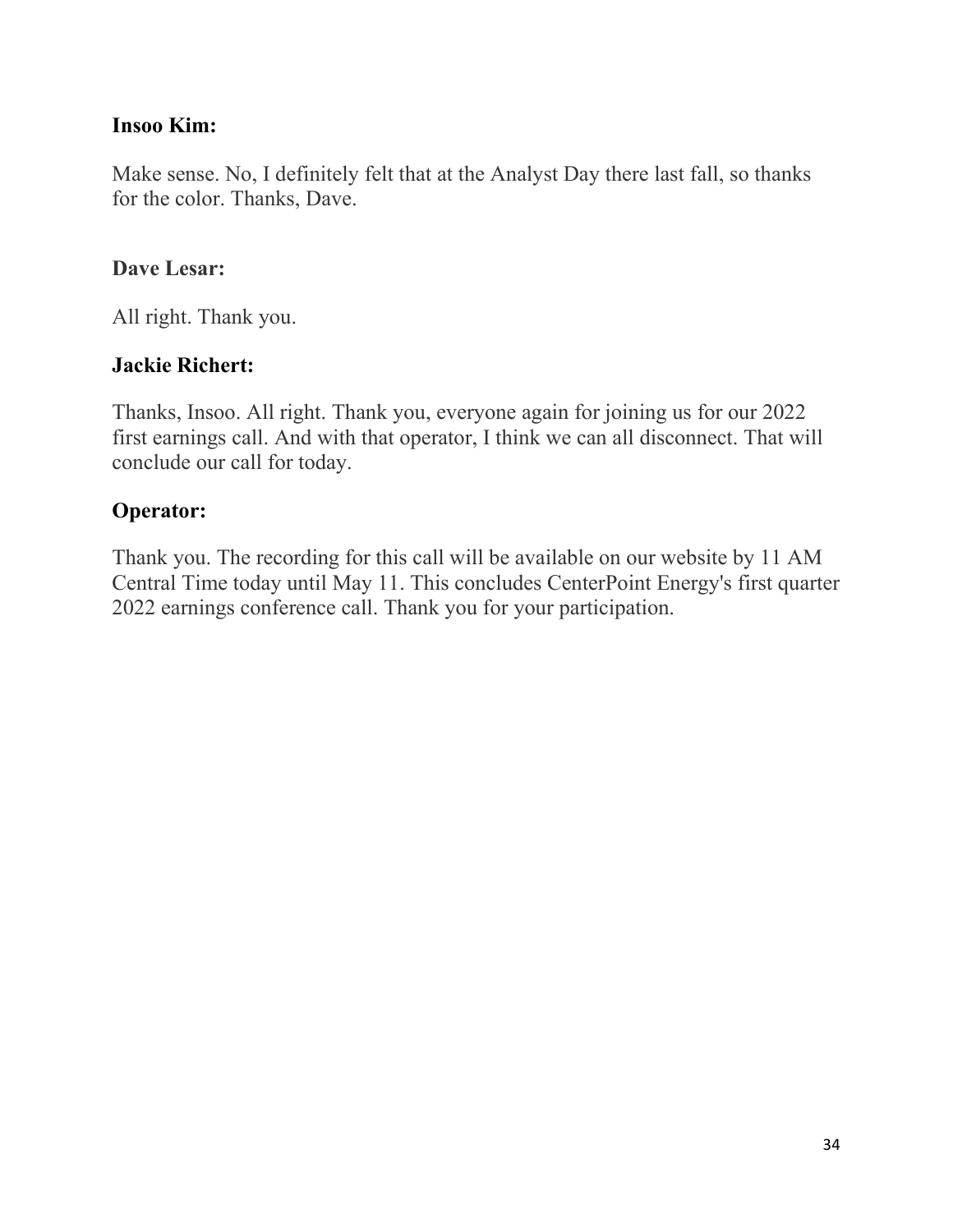#### **Forward-Looking Statements**

This document contains "forward-looking statements" within the meaning of Section 27A of the Securities Act of 1933 and Section 21E of the Securities Exchange Act of 1934. All statements other than statements of historical fact included in this document are forward-looking statements made in good faith by CenterPoint Energy, Inc. ("CenterPoint Energy" or the "Company") and are intended to qualify for the safe harbor from liability established by the Private Securities Litigation Reform Act of 1995, including statements concerning CenterPoint Energy's expectations, beliefs, plans, objectives, goals, strategies, future operations, events, financial position, earnings and guidance, growth, impact of COVID-19, costs, prospects, capital investments or performance or underlying assumptions and other statements that are not historical facts. You should not place undue reliance on forward-looking statements. You can generally identify our forward-looking statements by the words "anticipate," "believe," "continue," "could," "estimate," "expect," "forecast," "goal," "intend," "may," "objective," "plan," "potential," "predict," "projection," "should," "target," "will," or other similar words. The absence of these words, however, does not mean that the statements are not forward-looking.

Examples of forward-looking statements in this document include statements about capital investments (including with respect to renewables projects, mobile generation spend and the City of Houston's Master Energy Plan and Resilient Now), the impacts of the February 2021 winter storm event on our business and service territories and the recovery and timing of recovery of associated gas costs, future earnings and guidance, including long-term growth rate, operations and maintenance expense reductions, financing plans (including the timing of any future equity issuances, credit metrics and parent level debt), the impact of disruptions to the global supply chain on our business, including our generation transition plan, the Company's 2.0% Zero-Premium Exchangeable Subordinated Notes due 2029 ("ZENS") and impacts of the maturity of ZENS, tax planning opportunities (such as any potential use of the repairs expense deduction), future financial performance and results of operations, including with respect to regulatory actions and recoverability of capital investments, customer rate affordability, value creation, opportunities and expectations, and ESG strategy, including transition to Net Zero. We have based our forward-looking statements on our management's beliefs and assumptions based on information currently available to our management at the time the statements are made. We caution you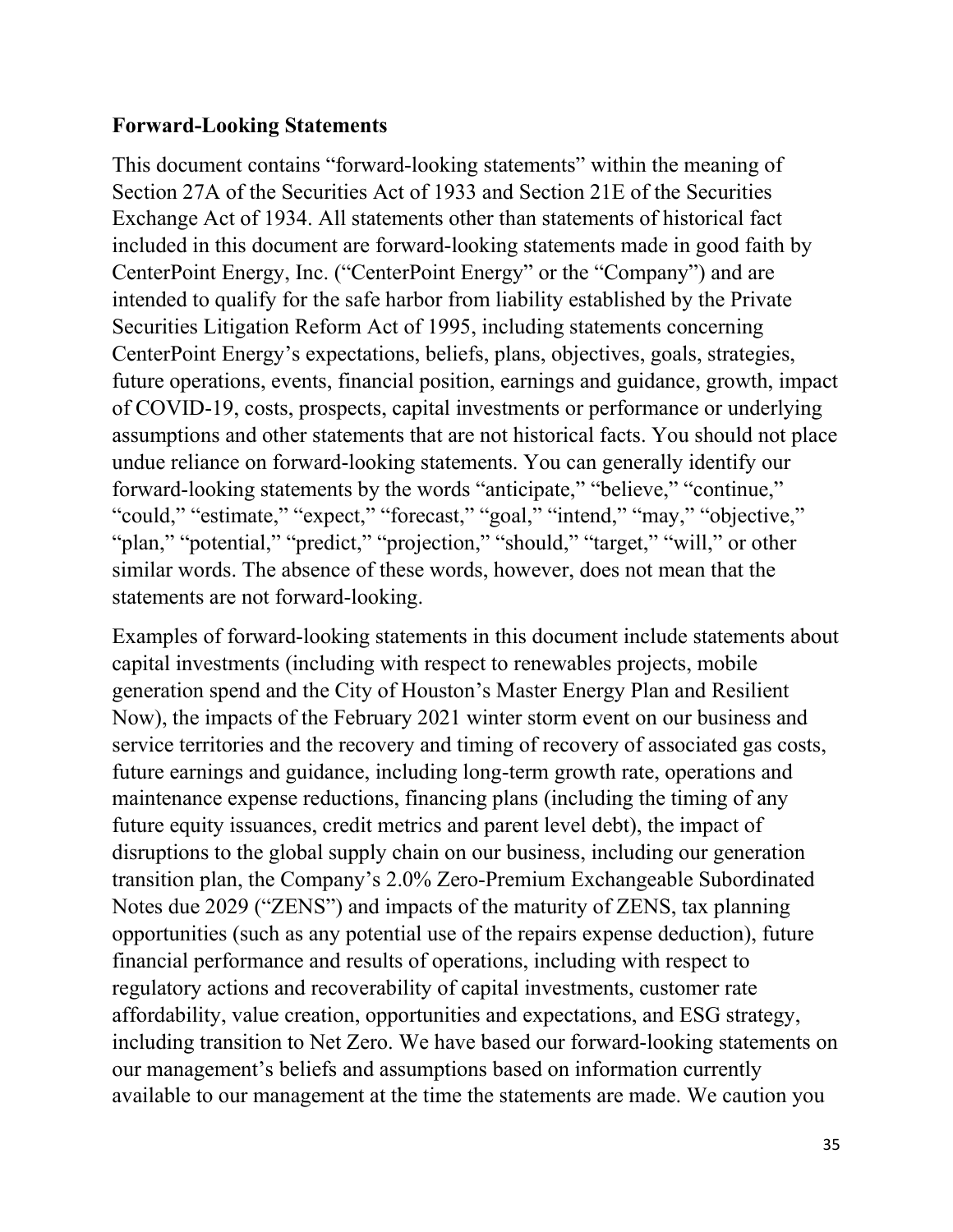that assumptions, beliefs, expectations, intentions, and projections about future events may and often do vary materially from actual results. Therefore, we cannot assure you that actual results will not differ materially from those expressed or implied by our forward-looking statements.

Some of the factors that could cause actual results to differ from those expressed or implied by our forward-looking statements include, but are not limited to, risks and uncertainties relating to: (1) CenterPoint Energy's potential business strategies and strategic initiatives, restructurings, joint ventures and acquisitions or dispositions of assets or businesses, including the completed sale of our Natural Gas businesses in Arkansas and Oklahoma and exit from midstream, which we cannot assure you will have the anticipated benefits to us; (2) industrial, commercial and residential growth in CenterPoint Energy's service territories and changes in market demand; (3) CenterPoint Energy's ability to fund and invest planned capital, and timely and appropriate rate actions that allow recovery of costs and a reasonable return on investment, including those related to Indiana Electric's generation transition plan as part of its more recent IRP; (4) financial market and general economic conditions, including access to debt and equity capital and the effect on sales, prices and costs; (5) continued disruptions to the global supply chain and increases in commodity prices; (6) actions by credit rating agencies, including any potential downgrades to credit ratings; (7) the timing and impact of regulatory proceedings and actions and legal proceedings, including those related to Houston Electric's mobile generation; (8) legislative decisions, including tax and developments related to the environment such as global climate change, air emissions, carbon, waste water discharges and the handling of coal combustion residuals, among others, and CenterPoint Energy's Net Zero and carbon emissions reduction goals; (9) the impact of the COVID-19 pandemic; (10) the recording of impairment charges; (11) weather variations and CenterPoint Energy's ability to mitigate weather impacts, including impacts from the February 2021 winter storm event; (12) changes in business plans; (13) CenterPoint Energy's ability to execute on its initiatives, targets and goals, including its Net Zero and carbon emissions reduction goals and operations and maintenance goals; and (14) other factors discussed CenterPoint Energy's Annual Report on Form 10-K for the fiscal year ended December 31, 2021 and CenterPoint Energy's Quarterly Report on Form 10-Q for the quarter ended March 31, 2022, including under "Risk Factors," "Cautionary Statements Regarding Forward-Looking Information" and "Management's Discussion and Analysis of Financial Condition and Results of Operations —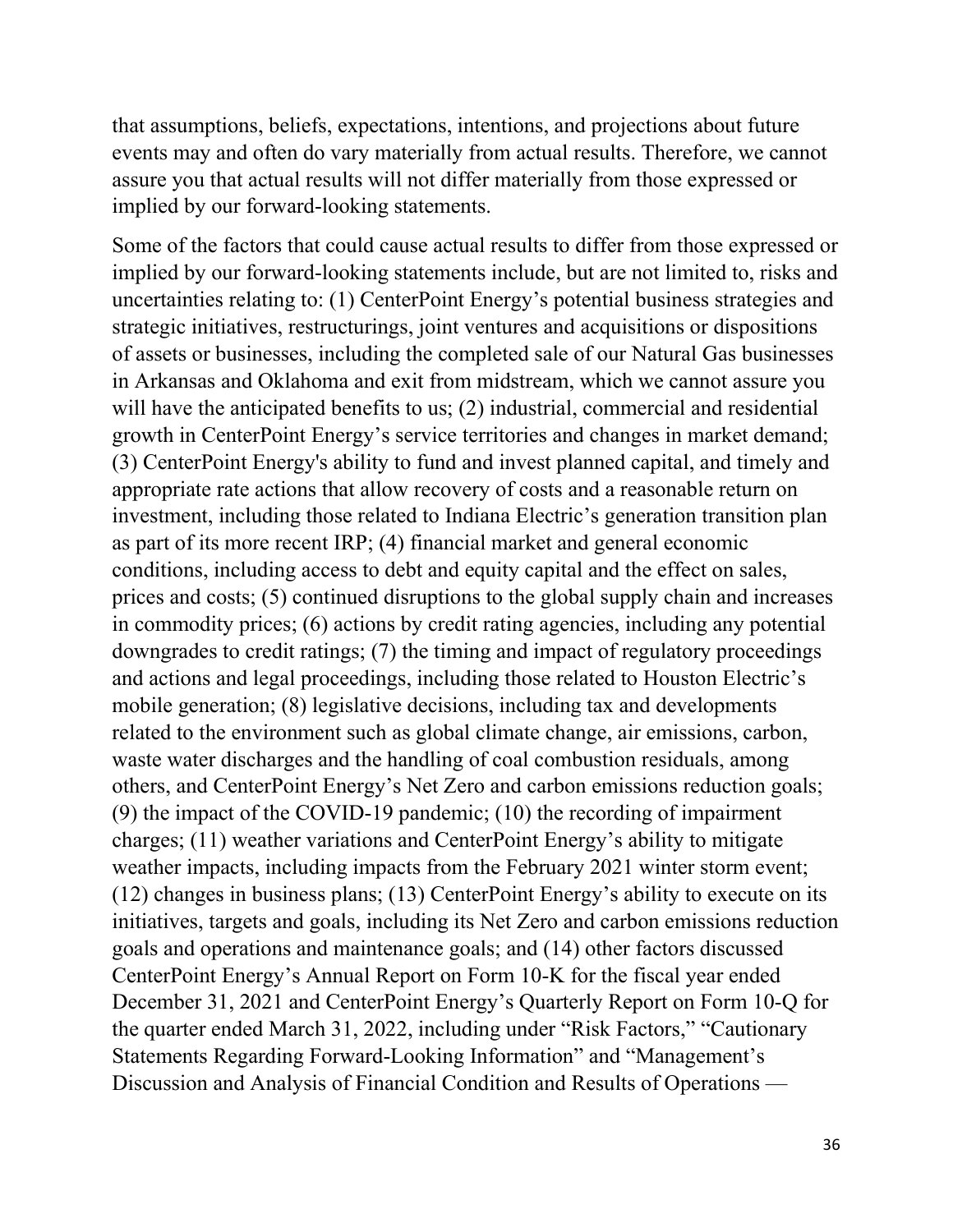Certain Factors Affecting Future Earnings" in such reports and in other filings with the Securities and Exchange Commission ("SEC") by the Company, which can be found at www.centerpointenergy.com on the Investor Relations page or on the SEC website at www.sec.gov.

This document contains time sensitive information that is accurate as of the date hereof (unless otherwise specified as accurate as of another date). Some of the information in this document is unaudited and may be subject to change. We undertake no obligation to update the information presented herein except as required by law. Investors and others should note that we may announce material information using SEC filings, press releases, public conference calls, webcasts and the Investor Relations page of our website. In the future, we will continue to use these channels to distribute material information about the Company and to communicate important information about the Company, key personnel, corporate initiatives, regulatory updates and other matters. Information that we post on our website could be deemed material; therefore, we encourage investors, the media, our customers, business partners and others interested in our Company to review the information we post on our website.

# **Use of Non-GAAP Financial Measures**

In this document, CenterPoint Energy presents, based on diluted earnings per share, non-GAAP income, (in 2021) non-GAAP Utility earnings per share ("Utility EPS") and (in 2022) non-GAAP earnings per share ("non-GAAP EPS"), as well as non-GAAP long-term funds from operations ("FFO") which are not generally accepted accounting principles ("GAAP") financial measures. Generally, a non-GAAP financial measure is a numerical measure of a company's historical or future financial performance that excludes or includes amounts that are not normally excluded or included in the most directly comparable GAAP financial measure.

2021 Utility EPS included net income from the company's Electric and Natural Gas segments, as well as after tax Corporate and Other operating income and an allocation of corporate overhead based upon Electric's and Natural Gas's relative earnings contribution. Corporate overhead consisted primarily of interest expense, preferred stock dividend requirements, and other items directly attributable to the parent along with the associated income taxes. Utility EPS excluded: (a) Earnings or losses from the change in value of the Company's 2.0% Zero-Premium Exchangeable Subordinated Notes due 2029 ("ZENS") and related securities, (b)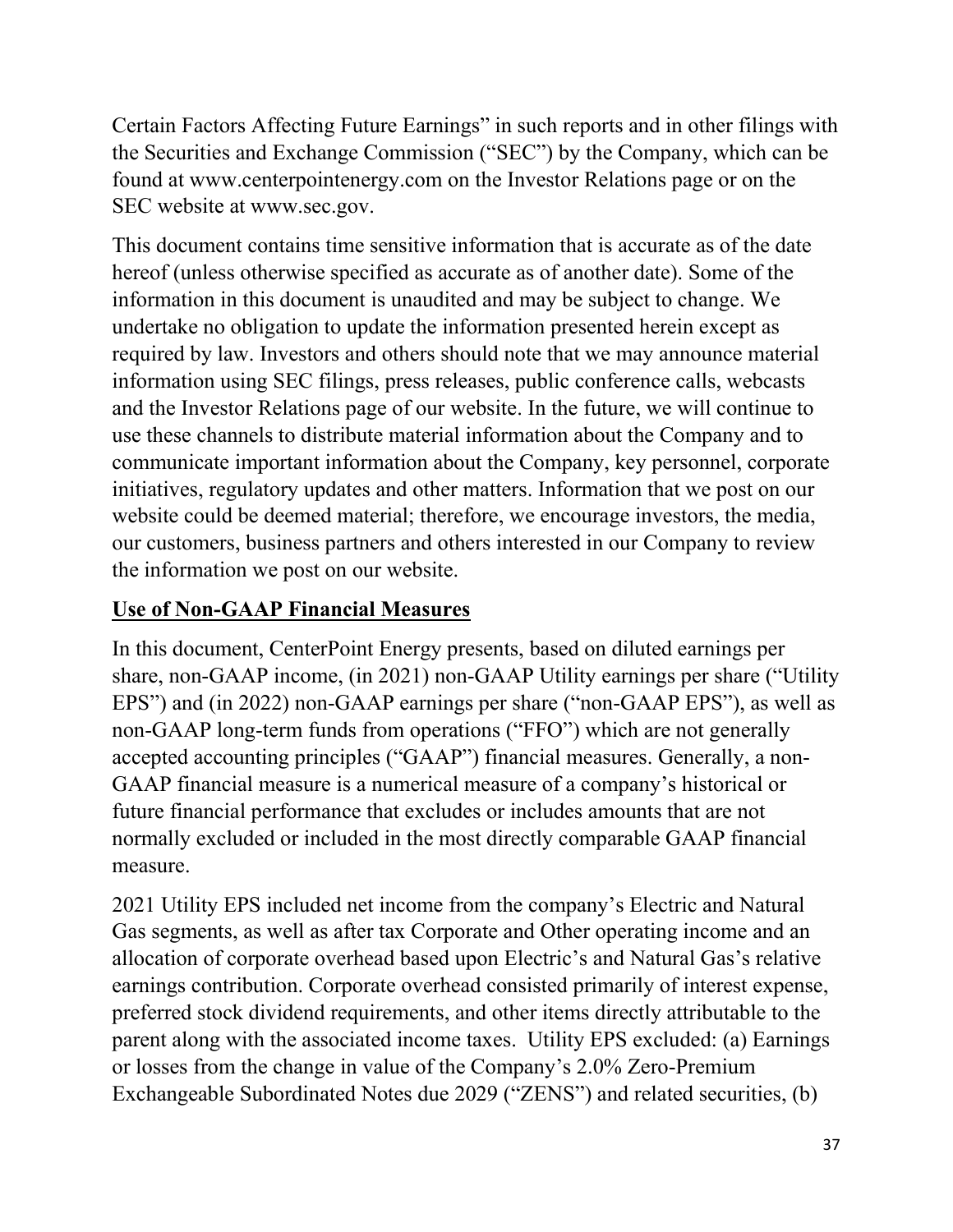Earnings and losses associated with the ownership and disposal of midstream common and preferred units (including amounts reported in discontinued operations), net gain associated with the consummation of the merger between Enable and Energy Transfer, a corresponding amount of debt related to midstream common and preferred units, and an allocation of associated corporate overhead, (c) Cost associated with the early extinguishment of debt, (d) Impacts associated with Arkansas and Oklahoma gas LDC sales and (e) Certain impacts associated with other mergers and divestitures.

2022 non-GAAP EPS guidance excludes: (a) Earnings or losses from the change in value of ZENS and related securities, (b) Gain and impact, including related expenses, associated with Arkansas and Oklahoma gas LDC sales and (c) Income and expense related to ownership and disposal of Energy Transfer common and Series G preferred units, and a corresponding amount of debt related to the units. In providing this guidance, CenterPoint Energy does not consider the items noted above and other potential impacts such as changes in accounting standards, impairments or other unusual items, which could have a material impact on GAAP reported results for the applicable guidance period. The 2022 non-GAAP EPS guidance range also considers assumptions for certain significant variables that may impact earnings, such as customer growth and usage including normal weather, throughput, recovery of capital invested, effective tax rates, financing activities and related interest rates, and regulatory and judicial proceedings. To the extent actual results deviate from these assumptions, the 2022 non-GAAP EPS guidance range may not be met or the projected annual non-GAAP EPS growth rate may change. CenterPoint Energy is unable to present a quantitative reconciliation of forward-looking non-GAAP diluted earnings per share because changes in the value of ZENS and related securities, future impairments, and other unusual items are not estimable and are difficult to predict due to various factors outside of management's control.

Management evaluates the Company's financial performance in part based on non-GAAP income, (in 2021) Utility EPS, (in 2022) non-GAAP EPS and long-term FFO. Management believes that presenting these non-GAAP financial measures enhances an investor's understanding of CenterPoint Energy's overall financial performance by providing them with an additional meaningful and relevant comparison of current and anticipated future results across periods. The adjustments made in these non-GAAP financial measures exclude items that Management believes do not most accurately reflect the Company's fundamental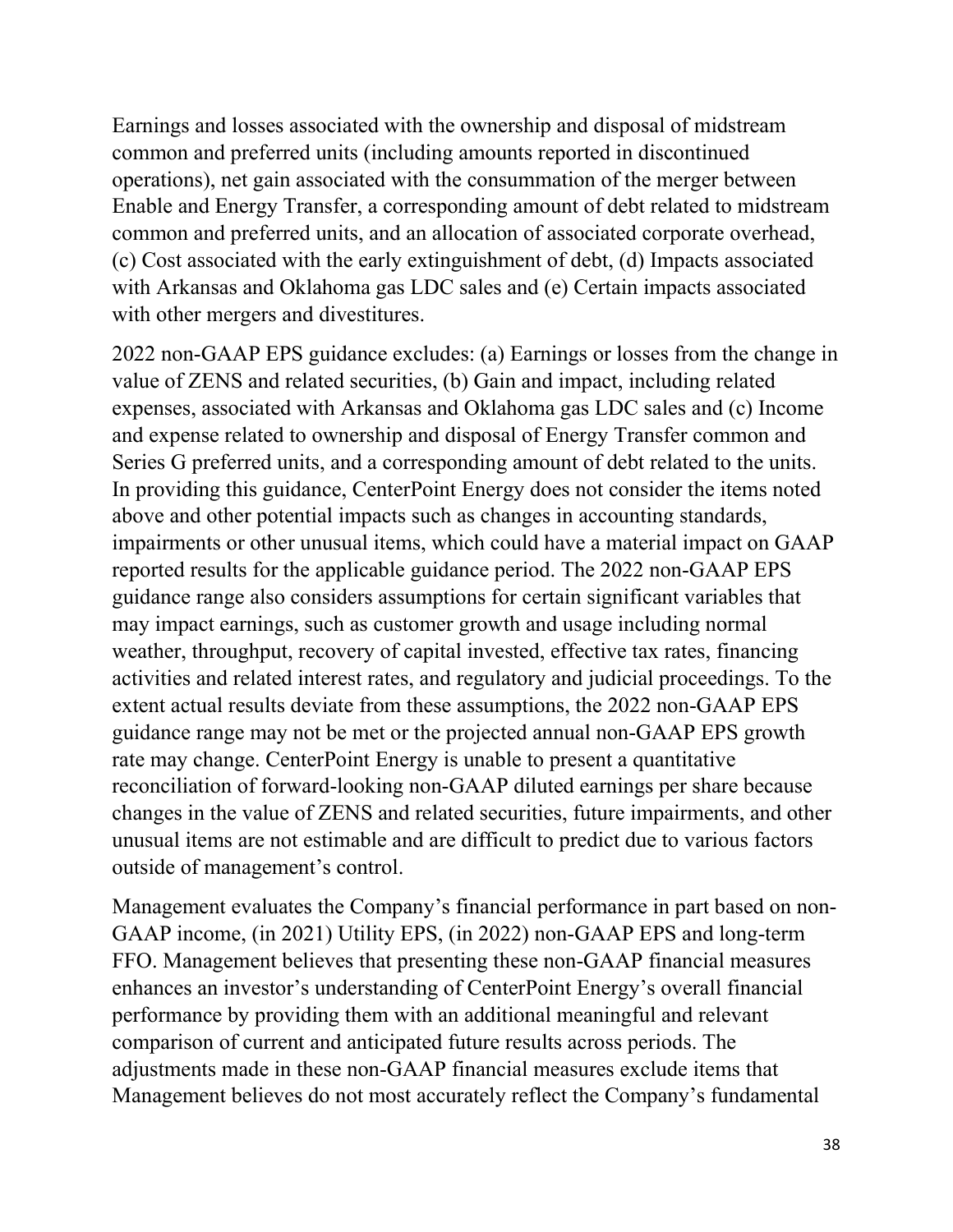business performance. These excluded items are reflected in the reconciliation tables, where applicable. CenterPoint Energy's non-GAAP income, Utility EPS, non-GAAP EPS and long-term FFO non-GAAP financial measures should be considered as a supplement to, and not as a substitute for, or superior to, income available to common shareholders, diluted earnings per share (in the case of Utility EPS and non-GAAP EPS) and net cash provided by operating activities, which, respectively, are the most directly comparable GAAP financial measures. These non-GAAP financial measures also may be different than non-GAAP financial measures used by other companies.

#### **Net Zero Disclaimer**

While we believe that we have a clear path towards achieving our net zero emissions (Scope 1 and Scope 2) by 2035 goals, our analysis and path forward required us to make a number of assumptions. These goals and underlying assumptions involve risks and uncertainties and are not guarantees. Should one or more of our underlying assumptions prove incorrect, our actual results and ability to achieve net zero emissions by 2035 could differ materially from our expectations. Certain of the assumptions that could impact our ability to meet our net zero emissions goals include, but are not limited to: emission levels, service territory size and capacity needs remaining in line with Company expectations (inclusive of changes related to the sale of our Natural Gas businesses in Arkansas and Oklahoma); regulatory approval of Indiana Electric's generation transition plan; impacts of future environmental regulations or legislation; impacts of future carbon pricing regulation or legislation, including a future carbon tax; price, availability and regulation of carbon offsets; price of fuel, such as natural gas; cost of energy generation technologies, such as wind and solar, natural gas and storage solutions; adoption of alternative energy by the public, including adoption of electric vehicles; rate of technology innovation with regards to alternative energy resources; our ability to implement our modernization plans for our pipelines and facilities; the ability to complete and implement generation alternatives to Indiana Electric's coal generation and retirement dates of Indiana Electric's coal facilities by 2035; the ability to construct and/or permit new natural gas pipelines; the ability to procure resources needed to build at a reasonable cost, the lack of scarcity of resources and labor, the lack of any project cancellations, construction delays or overruns and the ability to appropriately estimate costs of new generation; impact of any supply chain disruptions; and enhancement of energy efficiencies. Please